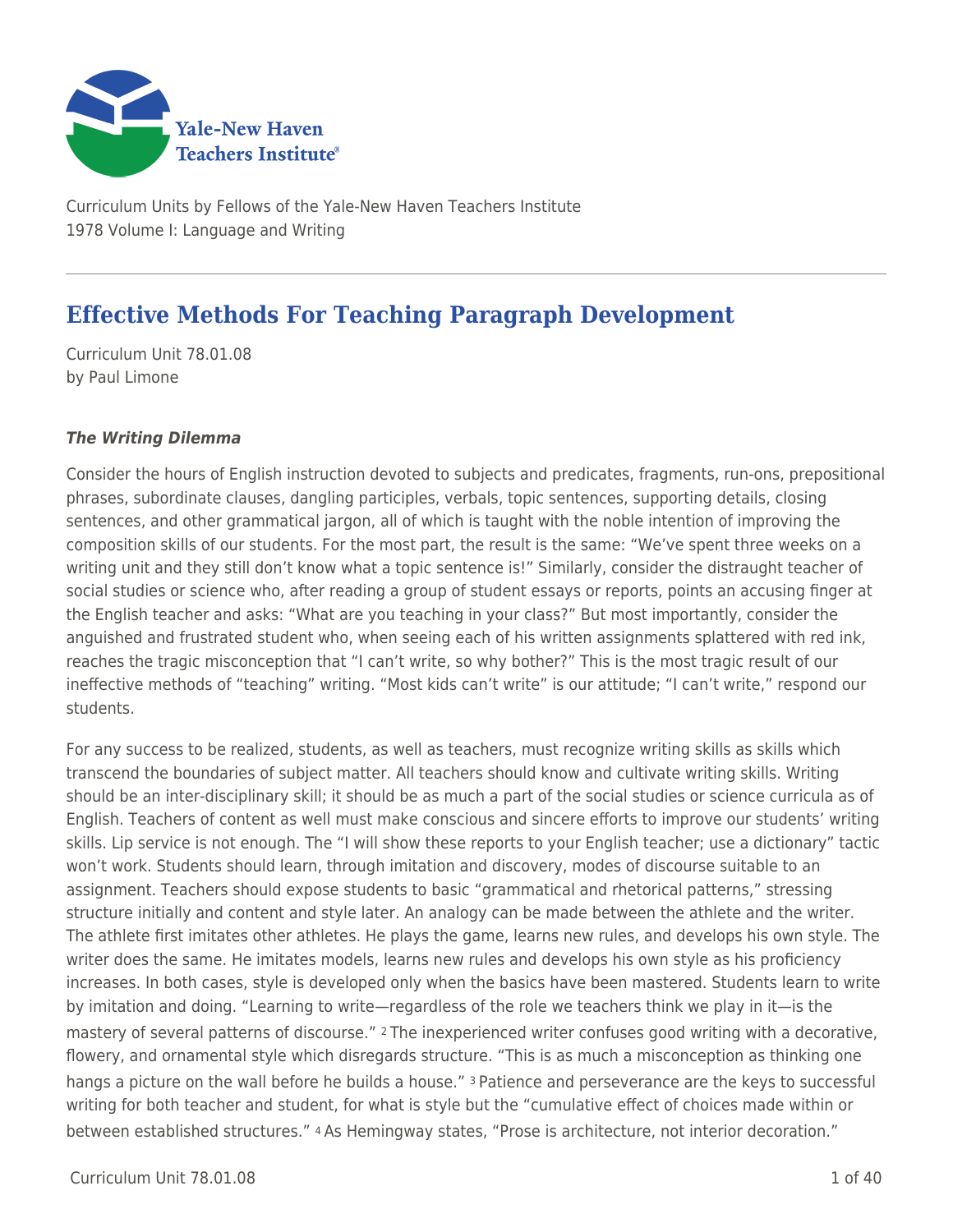## *Establishing Goals*

Concrete goals and behavioral objectives are the cornerstones of an effective writing program, as they will provide the teacher with valid evaluative and diagnostic tools and permit the student to achieve success. Prior writing experiences for many of our students have resulted in failure primarily due to poor objectives, which failed to allow the students to succeed.

We must first tap the abundant resources our students have brought with them to class. All of our students have mastered the syntactical complexities of their mother tongue. When the child first learned to speak, he did so through imitation. He learned words, imitated sentence patterns, and later created original sentences according to the many patterns he had internalized. <sup>6</sup> In essence, he has learned the patterns of verbal communication. Unfortunately, when "teaching" writing, teachers fail to recognize this innate phenomenon. We are so concerned with grammatical rhetoric, standard English and proper usage, that the student is no longer confident about his ability to use language. Such a student will never be motivated to write. Management of a writing program is also crucial. Although the following suggestions are not original, they are invaluable tools to diagnose deficiencies, prescribe methods for improvement, and to provide both teacher and students visible signs of progress in a previously nebulous area of study.

## *Setting Up Your Program*

\* In September, give each student in your class a file folder which will contain all of his writing. Since loose leaf is in abundance at this time, I have each student put a dozen or so sheets in the folder for future use. Later in the term, when paper gets scarce, the "I don't have paper" disruption (or diversion) won't create a problem.

\* Have the students put their names and any other information you might want on the folders. My students enjoy adding personal touches, such as astrology signs, pictures, designs, etc. This, I believe, instills pride in the folder itself, and later in its contents.

\* Keep the folders in a convenient but secure place. As your program begins, previous writing samples can be used as models for imitation. The best resource for teaching students to write is their own work.

\* Create a "Writers' Corner" or eye-catching display to "show off" commendable efforts. For some students, this is the only motivation they need.

\* Establish realistic guidelines which will govern your class's writing efforts. Your class might complain, but do not submit to their cries of tyranny. Show them you are serious about their writing, Soon, they will take it seriously too.

\* All compositions are written in ink. (I demand blue or black ink only.)

\* All compositions are written in the student's best hand. Cursive or printing is acceptable.

\* Neatness is a must. No cross-outs; no tattered papers. The student should make the reader want to read his paper. No one wants to eat an unappetizing-looking meal.

\* Proper form is always used.

\* "English" is always capitalized as well as the pronoun "I."

\* All writing must be within the margins. Every paragraph is indented, about one half inch.

\* Misspelled words are not acceptable.

\* Be sure to enforce these rules. Don't make exceptions. In a short period of time, papers will be neat, many common misspellings will disappear (to, too, two etc.), and your students will develop a positive attitude toward their ability to write.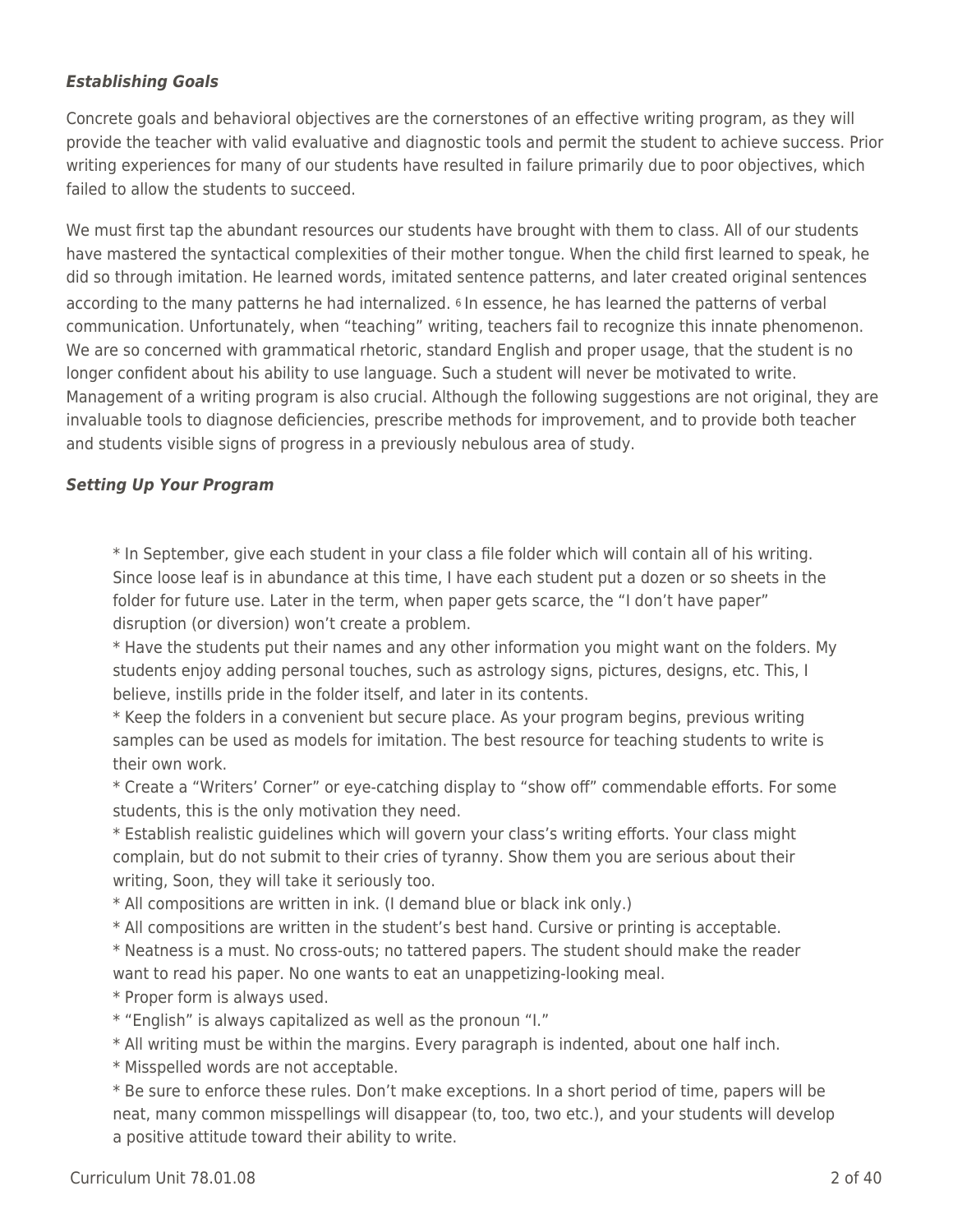## *Pre-Writing Exercises A Vital Component*

Prewriting exercises are vital components to the success of your writing program. Generally speaking, by the time your students have reached you, they are frustrated with writing. Many, on the other hand, have only been required to write busy work assignments, time fillers, or the most damaging of all, the punishing essay. The initial exercise suggested here provides the student a chance to begin writing. This initial exercise is saved and used as a device to diagnose class and individual deficiencies.

During the first week of school, ask your students to write a short paragraph about themselves entitled "A Very Special Person: Me." Have the paragraph include personal data such as name, address, age,and place of birth. (Be careful what you ask for—some students may feel their privacy is being violated by a total stranger.) They can include hobbies, likes, pet peeves, and future plans. Assure your students that they can't fail this assignment. Everyone who completes it will receive a passing grade. Read the papers, record a personal comment like "you sound like an interesting person, I'm anxious to know you better," and tell your class to file them in their folders.

In these first writing samples several problems will undoubtedly appear. For the most part, indentations and margins will be non-existent. In addition to these superficial problems which reflect the student's slipshod attitude toward writing, grammatical errors and misspellings will appear. The paragraph, as a whole, will ramble on incoherently; structure and unity will be virtually non-existent. My "pet peeve" is the paragraph that doesn't end but stops as if the student put it down and forgot to finish it. Equally disturbing, although commendable for effort, is the structurally weak "that's what I think" (or variant of this construction) conclusion.

Don't be discouraged. Your students do have a great deal to say. They only lack a means in which to say it effectively. Your task is to provide them with this means of effective communication. Help them to mold this apparently random collage of scattered information into a solid and cohesive unit. Teach them to select structures which will best express their important feelings and profound observations to someone else. Let them write.

## *Providing Structure*

Shortly after assigning the first exercise, the second assignment, dealing with the same topic, should be assigned. As mentioned earlier, students should be exposed to basic grammatical and rhetorical patterns. Very specific objectives should be established. Give your students a sense of direction; what do you want them to do?

Distribute to the class copies of "framed paragraph" entitled "A Very Special Person . . . Me." (See Activity Sheets.) The subject matter for the "composition" evolves from the student's most vital resource, himself. Prepare an overhead transparency of the ditto so you can guide your students to each "slot." Students simply fill in each "slot" with a grammatically acceptable bit of information. Your students should be comfortable with the activity as the responses required were included in the previous assignment. Upon completion of the "framed paragraph" students transfer the "composition" to their own papers. At this point, stress the guidelines outlined earlier. Use models of paragraphs from texts, magazines, newspapers, or any other resource to give the students a prototype to imitate. Show them what a paragraph "looks 1ike." As your class transfers the information, check each individual's progress. Be sure your students have comprehended each step.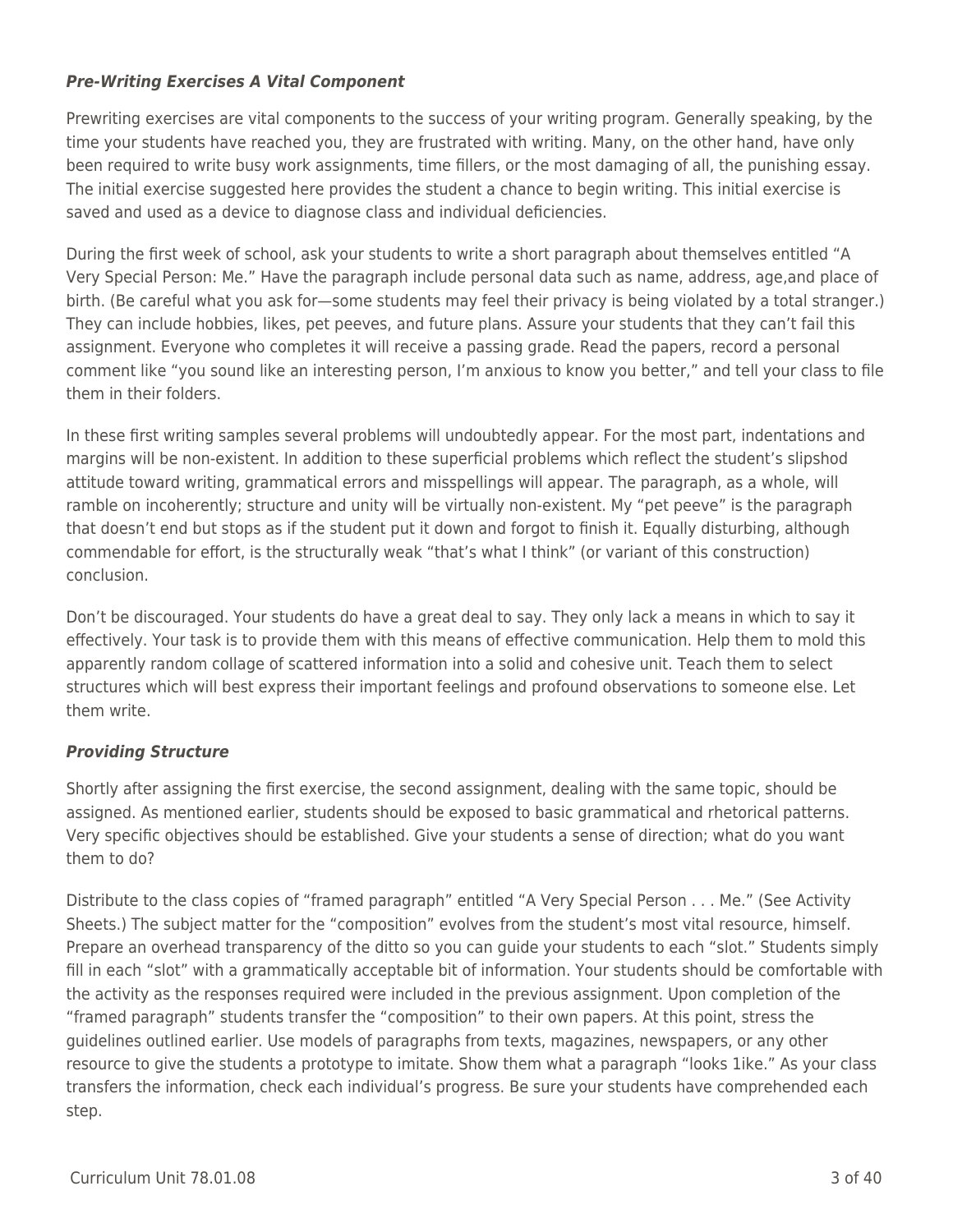The next phase of the process requires the student to read his "composition" aloud. This will give the student a feel for the composition as a unified body. As the vocabulary provided is simple, and the open-ended sentences have been completed by the student with his own vocabulary, even the poorest readers should have no problems. To eliminate reticence, do the exercise yourself. Reading yours first provides a model: stress transitions, emphatic statements, end punctuation, and the intonations of various sentence structures. Your audience will be captivated; most kids want to know more about their teachers.

The implications of the activity are great. You have given the students an opportunity to succeed. They have imitated an acceptable and effective mode of discourse. They have imitated and duplicated sentence structures with which they may not be familiar. And for the first time, for many, they have created a unified and cohesive unit of written communication.

When called upon to read these "compositions" the students have heard the sounds and rhythmic patterns of the written word, a "dialect" much different than that of the verbal "dialect." As Robert Frost maintained, a writer writes with his ear, resulting in the "sound of sense." 7 Give your students the opportunity to hear the sense they have made.

## *Pre-planning and Structure: The Key to Effective Writing*

"The art of writing is no more spontaneous than the art of marriage . . . the writer must plan and calculate, scheme, and decide.. . ." 8 The student writer has no conception of the above process. He jumps into his writing, as evidenced in the first writing sample, blindly and naively, never seeing beyond the sentence he is writing. The result, inevitably, is writing which lacks unity, coherence, and punch. An experienced writer "knows where he is going and how he wants to get there"; the inexperienced writer does not. <sup>9</sup>

Pre-planning and structure is the emphasis of this program. Students, through the continual use of "plan sheets," are forced to plan before they write. Resistance and confusion may be apparent at first, but the margin for failure is slight. By avoiding grammatical jargon and textbook lessons dealing with composition, the student will write paragraphs, and later longer compositions, utilizing what he already knows about the syntax of his language. It is essential that all assignments deal with single paragraph development. As William Levy contends:

The single paragraph includes all the important elements of the complex act of written composition. The challenges to the student in the writing of a single paragraph, as we know all too surely, are sufficiently great to represent an educational goal of very substantial scope and depth. Nevertheless, because it is a relatively limited and specific goal, it represents a practical and realistic educational aspiration . . . 10

Steps toward the achievement of these goals must be carefully and methodically nurtured. For purposes of organization, the "plan sheets" students will use have been classified into the four basic types of prose: argumentation, exposition, description, and narration. It is the ultimate goal of the program to prepare the student to write longer compositions containing elements of each type.

Argumentation and exposition traditionally are the most frequent types of writing students are requested to do. The essay, reports, how to assignments, and longer exam questions all fall under these types. Argumentation will be the first type to be studied as it lends itself to topics which evolve from the student's storehouse of opinions, attitudes, and ideologies. This area of study is called "Expressing An Opinion." Students will be provided with "plan sheets" stressing a structure which provides the student with an effective means of expressing his opinions.

 $C$ urriculum Unit 78.01.08  $\qquad \qquad$  4 of 40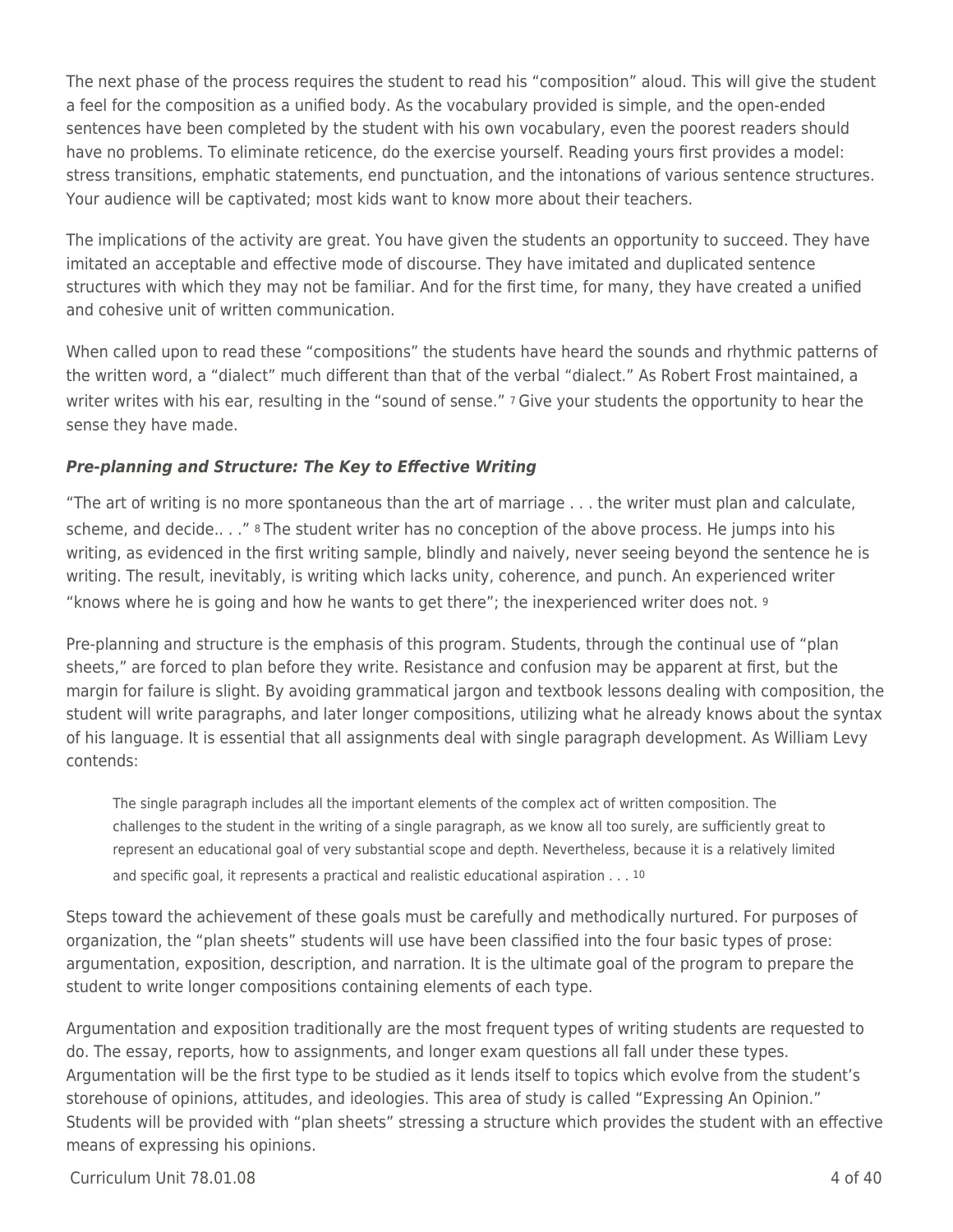The steps for completion of each "plan sheet" are relatively simple. (See Introductory Lessons.) Each student follows the plan methodically and systematically as he plans his paragraph. A "brain storming" technique permits the student to think, to discover inconsistencies in his argument, and to edit. He experiments with the arrangement of his arguments, their effectiveness, and substance. He is shown that the most effective method of argumentation is arranging ideas in ascending order from least to most important. Transitions, conducive to the unity and strength of his argument, are provided.

The "plan sheets" also force students to scrutinize spelling problems. Even the poorest spellers know when they're guessing. Space is provided on the plan sheet to correct spelling before it appears in the first draft. In the event a student does misspell a word, inform him of it by merely indicating to him that such a problem exists. Do not tell which words, only the number of errors. Force the student to use the dictionary. In my classes, I explain to the students that the authors of the dictionary know much more than I do about words. "Why rely on an amateur when you can consult an expert." This usually is sufficient to justify my method.

As proficiency increases, allow your student to experiment with better and more effective vocabulary. Direct him to the Thesaurus . Allow him to expand his vocabulary. As his proficiency and mastery of the basic pattern for argumentation increase, introduce new transitions until he has a wide selection from which to choose. Soon he will come to realize that some work better than others, and that in some instances, the arguments flow naturally without transitions. However, in the early stage, require your students to use the transitions, even if only on the plan sheet, to insure logical and unified structure. Although the paragraph may sound artificial and stilted the transitions will embellish the overall unity. Insist that your students continue to use the plan sheet even if they feel they have mastered the structure. Instill in them the importance of planning, no matter how proficient they become.

Revision is another emphasis in the program. Students should continuously revise each paragraph. Before the revision, a new skill can be introduced, or focus put on an individual problem appearing in the initial draft. When the student revises, he can remedy his individual problems. Concentrate on the most serious problems; remember that your student's confidence in his writing abilities is still fragile.

Grading student writing has always presented a problem. With reluctant writers, the problem is intensified. This program is success oriented. Grades are not assigned until all of the objectives have been met. Some students move on more quickly, while others continue to work on the same assignment. Allow each student to work at his own level of proficiency.

See to it that each student achieves the individual goals you have established for him.

With systematic planning and practice, the proficiency and confidence of your students will grow. You will notice marked improvement in content, more creativity, and longer pieces of writing. Continue to build upon and embellish the skills which your students have mastered.

When students have indicated mastery of the argumentation level, move to Level Two: "Writing Expository Paragraphs." The format of the plan sheet is the same, but with more emphasis on the student's originality.

Now they are to develop their own topic sentences without the aid of the open-ended sentence used in Level One. Facts and pertinent information are now used to support a thesis. Information can be brought in from outside sources. If opinions are given, they are supported with facts. Structure is still stressed,new transitions are introduced, and the methodical planning stage is still utilized.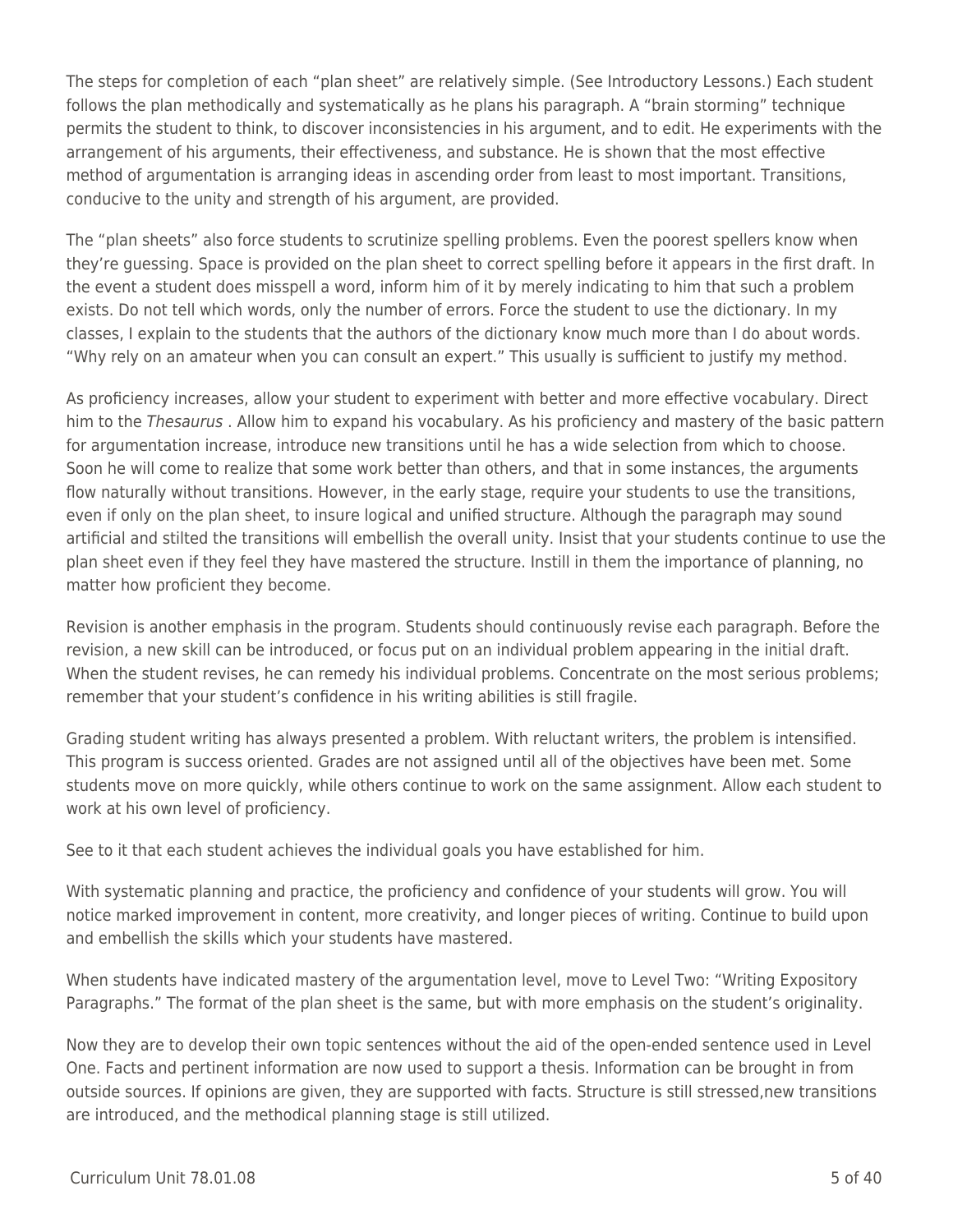Depending on the nature of the class or individual student, some Levels may be repeated as often as necessary. Be sure to assign meaningful topics which will adapt easily to your objectives. Continue the sequence throughout: planning, transferral, oral reading, expansion, skill lesson, revision, oral reading, and final draft.\*

The final two levels of the program concentrate on description and narration. At this Level, your students should be performing with marked confidence, proficiency, and growth. Continuity is the key; the program will not work on a "hit or miss" basis. Practice is the key. At this Level, the plan sheets allow the student more freedom without disregard for structure. Creativity and style are stressed with the aid of planning. Within any level of the program, show your students methods to vary the basic structures. Topic sentences may be found at the beginning, middle, or end, or as an implied generalization. Expose them to the Thesaurus to make more vivid word choices. Teach them to use similes, metaphors, and figurative language. Let them experiment, let them scheme, let them create. But most of all, let them write!

\*See Activity Sequence

## **Notes**

1. Robert Potter, Writing Sense Teaching Guide (New York: Globe Book Company, 1976), Page 2.

2. Potter, Page 2.

3. Donald M. Murray, A Writer Teaches Writing (Boston: Houghton Mifflin Company, 1968), Page 6.

- 4. Potter, Page 2.
- 5. Murray, Page 6.

6. Carol Kuykendall, "Grammar and Compositions: Myths and Realities," The English Journal (December 1975), Pages 6-7.

- 7. Potter, Page 2.
- 8. Murray, Page 6.
- 9. Murray, Page 6.
- 10. Wilbert J. Levy, Paragraph Power (New York: Amsco School Publications, 1977), Page iii.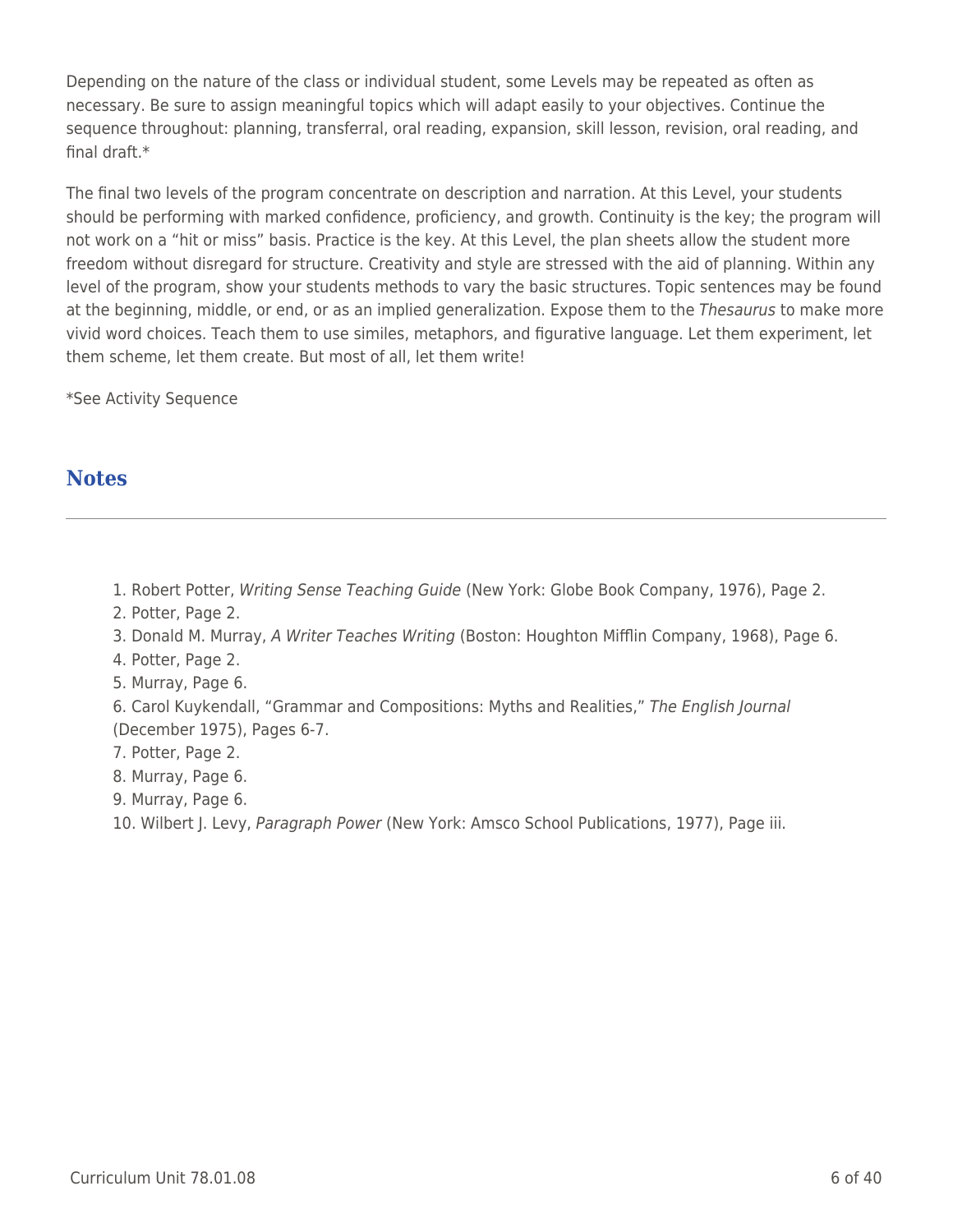## *Activity Sequence*

#### *I. Pr e-Program Exercise*

- A. Diagnosis Writing Sample
- B. Framed Paragraph
- C. Paragraph Models What do paragraphs look like?
- D. Transferral
- E. Oral Reading

#### *Skill Lesson : What do sentences sound like?*

## *Skill Lesson : "The Importance of a Plan"*

Beginning, Middle, End

#### *II. Expressing an Opinion \**

It is proposed that a discussion of each "type" of prose precede writing. Again, provide models from various sources when possible.

The number of revisions may vary. The minimum number for each assignment is three . Save each draft from each assignment to measure progress.

## A. Making the Plan

- 1. Topic Development
- 2. Brainstorming Reasons Why
- 3. Arrangement of Ideas
- 4. Spelling Check & Sentence Check
- B. Transferral\* (Draft 1)
- \_\_\_\_ C. Oral Reading
- D. Evaluation
- E. Expansion
- F. Spelling and Sentence Check
- \_\_\_\_ G. Transferral (Draft 2)
- H. Oral Reading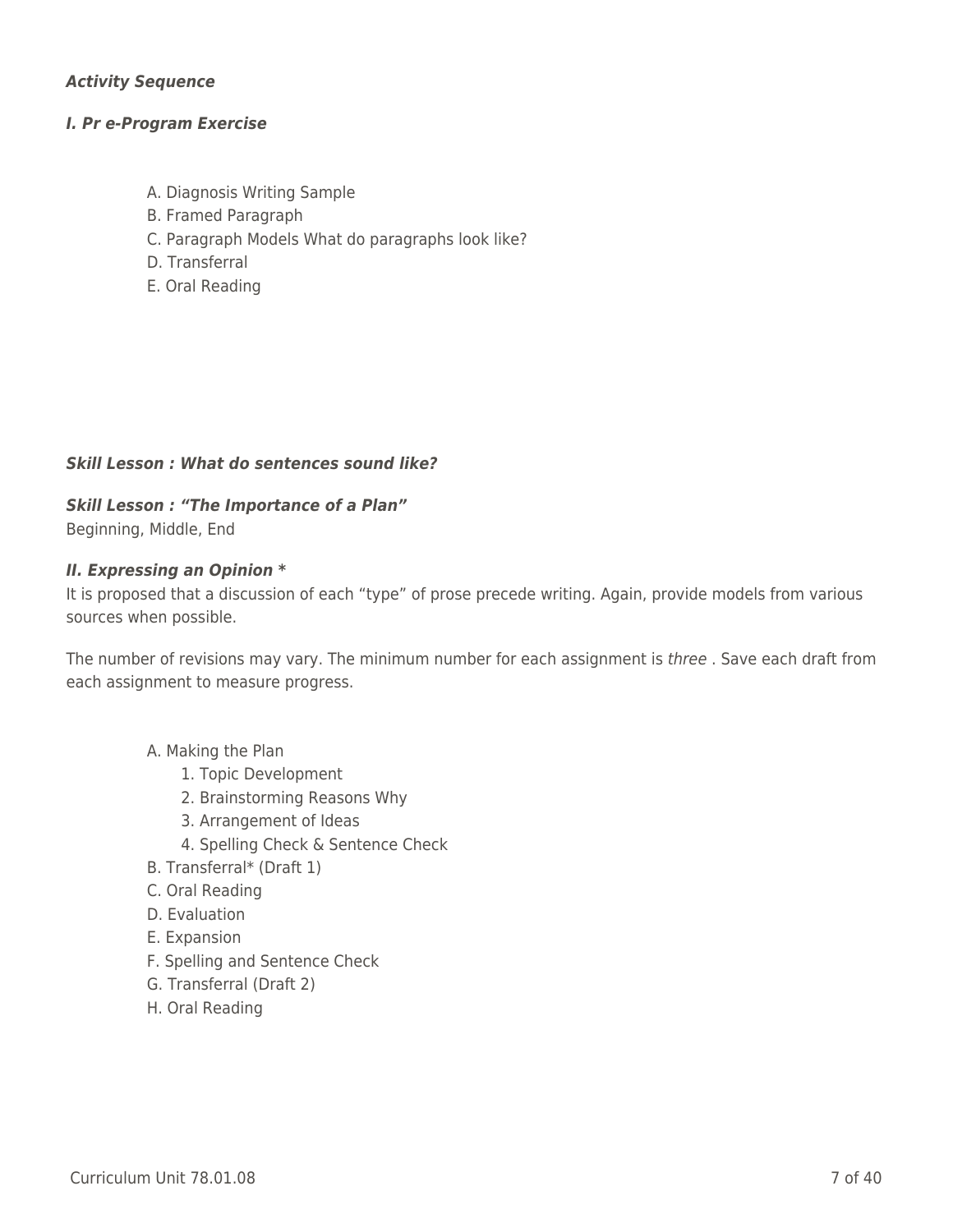## *Skill Lesson (May be Individualized or for entire class)*

- \_\_\_\_ I. Revision\* (Draft 3)
- \_\_\_\_ J. Oral Reading
- K. Final Evaluation

## *III. Writing Expository Paragraphs \**

- A. Making the Plan
	- 1. Topic Development\*
	- 2. Brainstorming Getting the Facts
	- 3. Arrangement of Ideas
	- 4. Spelling and Sentence Check
- B. Transferral (Draft 1)
- C. Oral Reading
- D. Evaluation
- E. Expansion
- F. Spelling and Sentence Check
- \_\_\_\_ G. Transferral (Draft 2)
- H. Oral Reading

### *Skill Lesson*

I. Revision (Draft 3) \_\_\_\_ J. Oral Reading K. Final Evaluation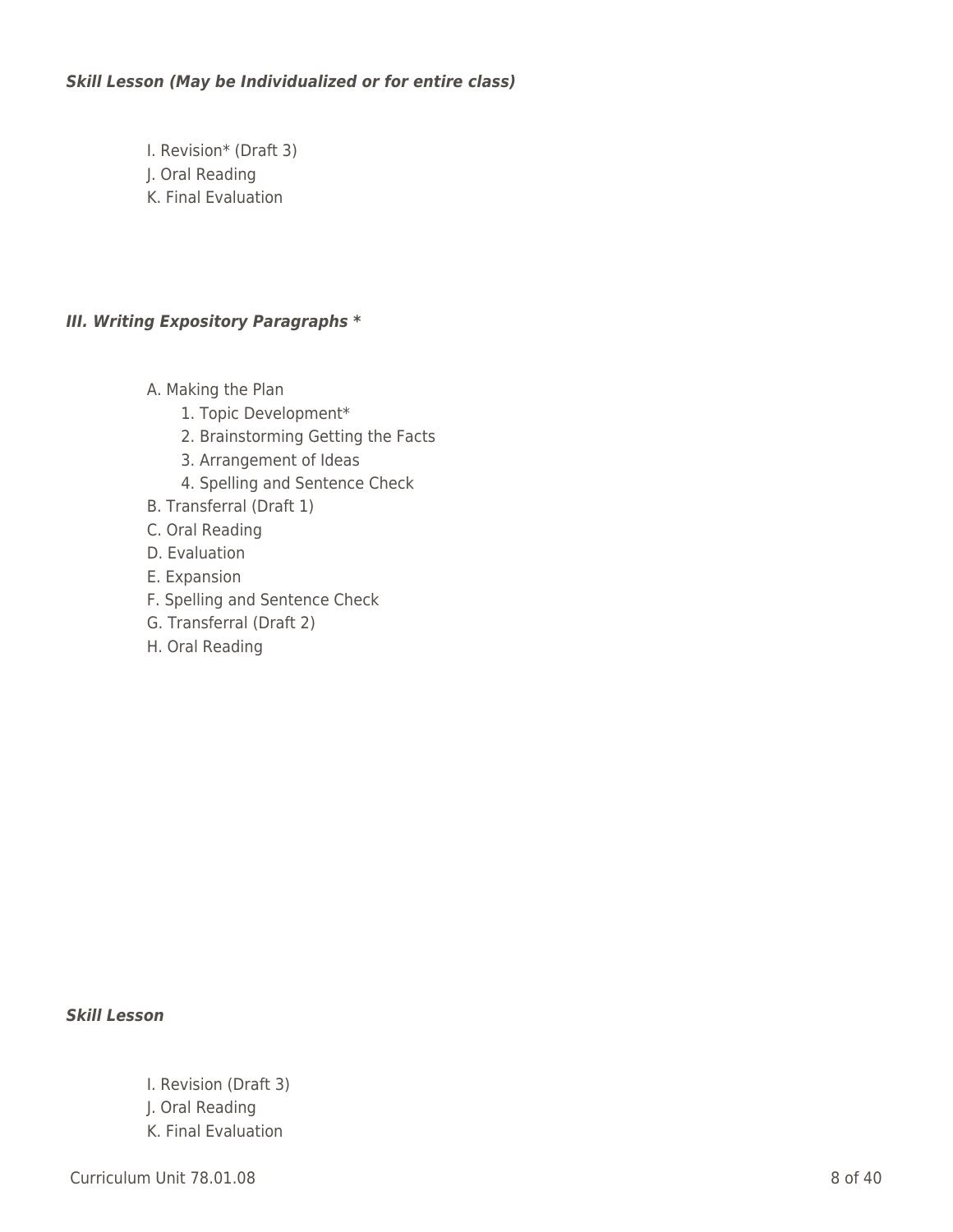\_\_\_\_ \_\_\_\_ \*A sub-topic called "Writing A How-To Paragraph" will also be included. \_\_\_\_ \_\_\_\_ \*A lesson in the use of resource materials would be advantageous at this point.

## *IV. Writing a Descriptive Paragraph*

- A. Making the Plan
	- 1. Topic Development
	- 2. Brainstorming Appealing to the Senses
	- 3. Arrangement of Ideas
	- 4. Spelling and Sentence Check
- B. Transferral (Draft 1)
- C. Oral Reading
- D. Evaluation
- E. Expansion
- F. Spelling and Sentence Check
- \_\_\_\_ G. Transferral (Draft 2)
- H. Oral Reading

## *Skill Lesson*

- I. Revision (Draft 3)
- \_\_\_\_ J. Oral Reading
- K. Final Evaluation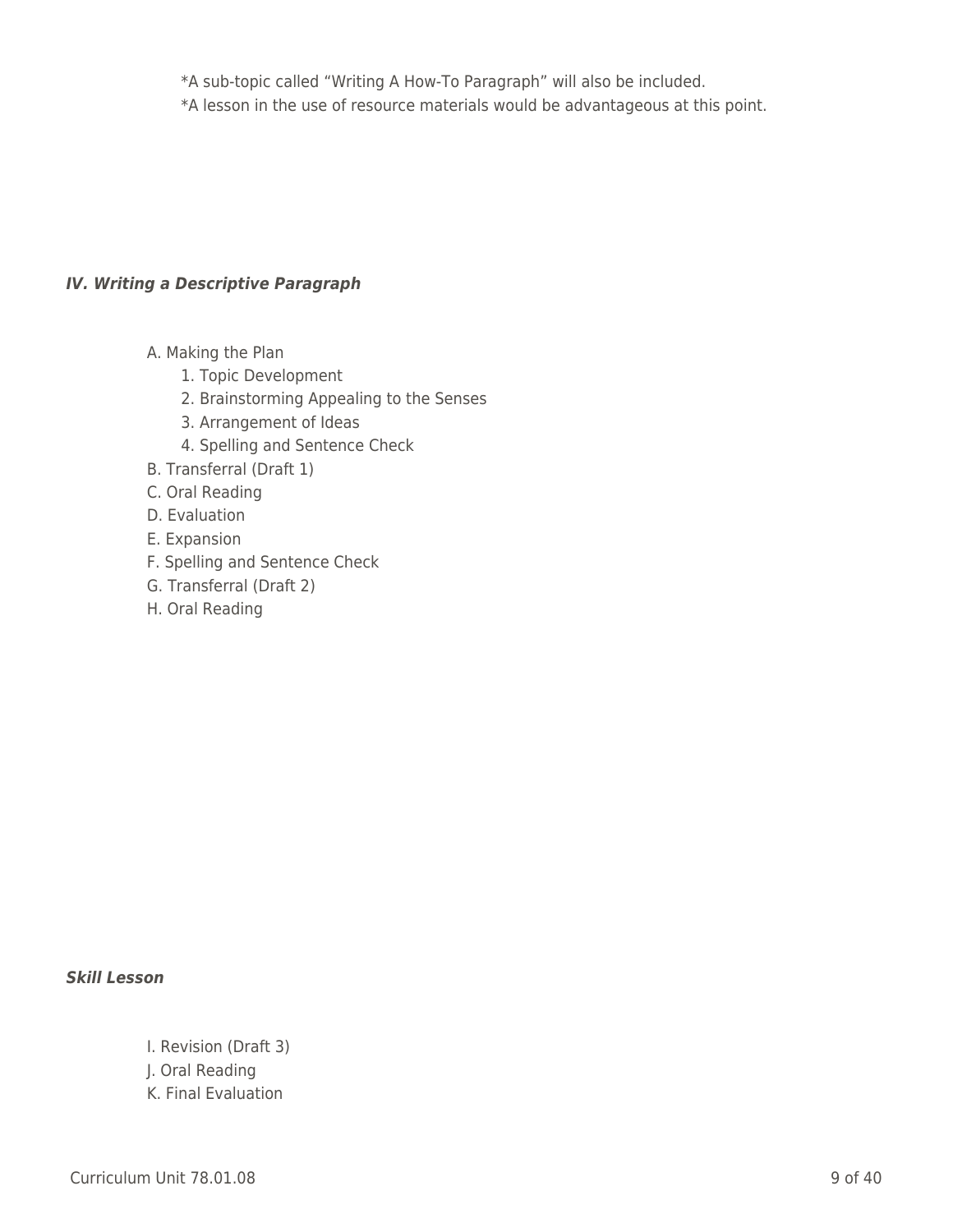- A. Making the Plan
	- 1. Story Development
	- 2. Brainstorming Elements of the Narrative
	- 3. Arrangement of Ideas
	- 4. Spelling and Sentence Check
- B. Transferral (Draft 1)
- \_\_\_\_ C. Oral Reading
- D. Evaluation
- E. Expansion
- F. Spelling and Sentence Check
- \_\_\_\_ G. Transferral (Draft 2)
- H. Oral Reading

#### *Skill Lesson*

I. Revision (Draft 3) \_\_\_\_ J. Oral Reading K. Final Evaluation

#### *Expressing An Opinion—Introductory Lessons*

Upon completion of Level II, which serves as both a diagnostic and motivational device, Skill Lesson 1 can be taught.

#### *SKILL LESSON 1 —What are sentences? What do they sound like?*

Teacher to Students : When we speak to each other, we have at our disposal several ways to help us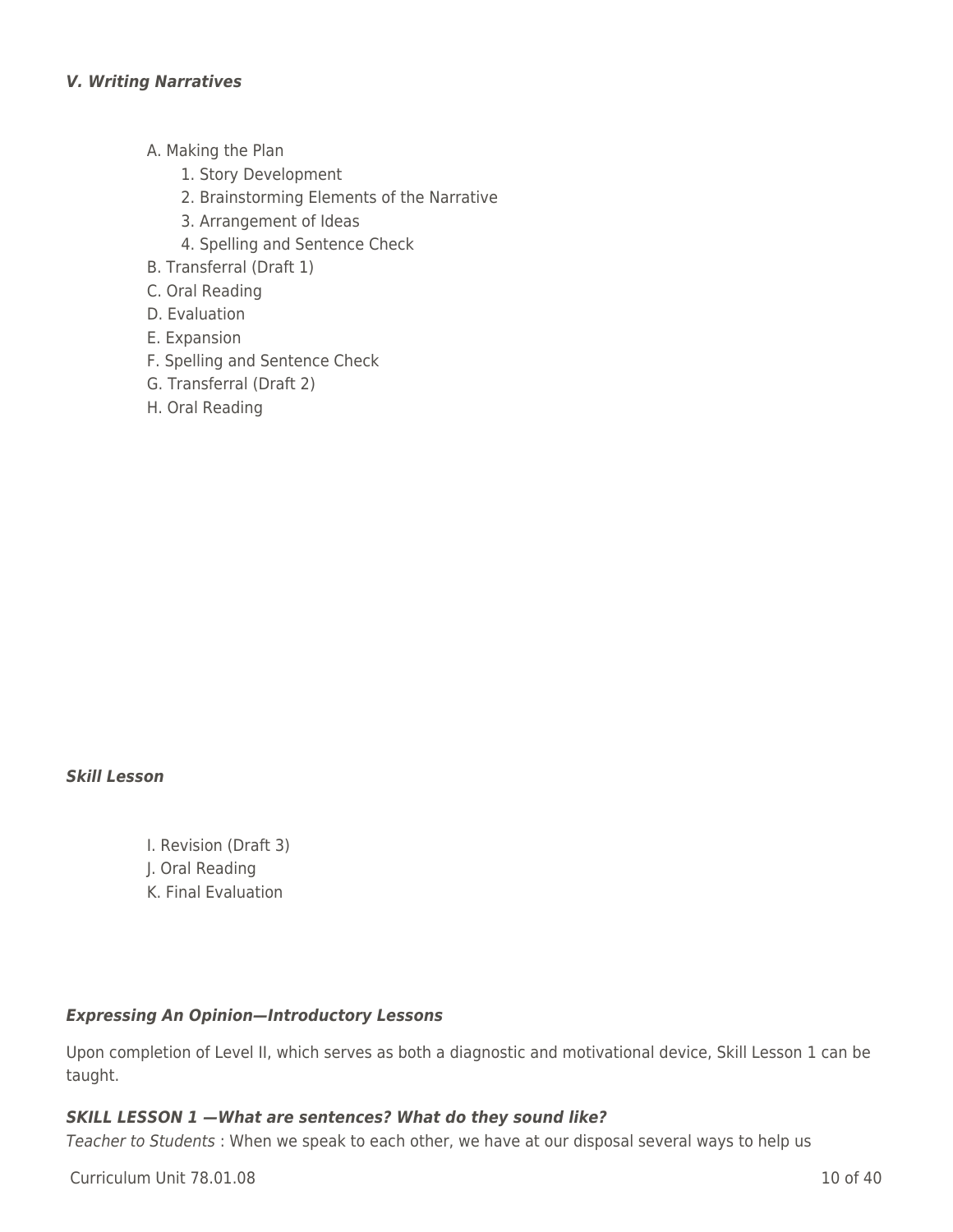communicate. We can use body movement, hand gestures, facial expressions, tone of voice, and other ways to help us get our messages across. When we're face to face it's easy to communicate because if the listener doesn't understand something, all he has to do is ask for an explanation.

But what would happen in this situation?

Your best friend calls you on the phone and exclaims: "Guess what happened to me on the way home from school?" Just as you were ready to ask, your phone went dead. What would you naturally want to know? You would be most curious and anxious to find out what had happened. You would have to figure out a way to find the answer—guess, go to his house, or wait until you saw him again. Until you see your friend, no communication has taken place.

When we write, we're in a similar situation. If we don't write clearly, the "listener" would feel just like you—"what happened?" If it's really something interesting or exciting, he doesn't want to wait to find out; he wants to know right away.

One way to make sure this doesn't happen is to write complete sentences. All of us have learned the definition of what a sentence is, but what do sentences sound like?

(Provide the class with some examples:)

Although it was raining

My best friend Joey

A beautiful new car

Because I was tired

Ask: Are these word groups sentences? Why not?

They aren't sentences because they aren't complete thoughts. We naturally sense something is missing.\*

What happened although it was raining?

What about my best friend Joey?

What about the new car?

What happened because you were tired?

Place several groups of words on the board for student examination. Be sure to place both incomplete thoughts as well as complete sentences on board.

Ask individuals to read word groups out loud to determine sentence or fragment.

Incomplete thoughts should be completed. Ask for several responses for each to illustrate the different ways each group can be completed.

Curriculum Unit 78.01.08 11 of 40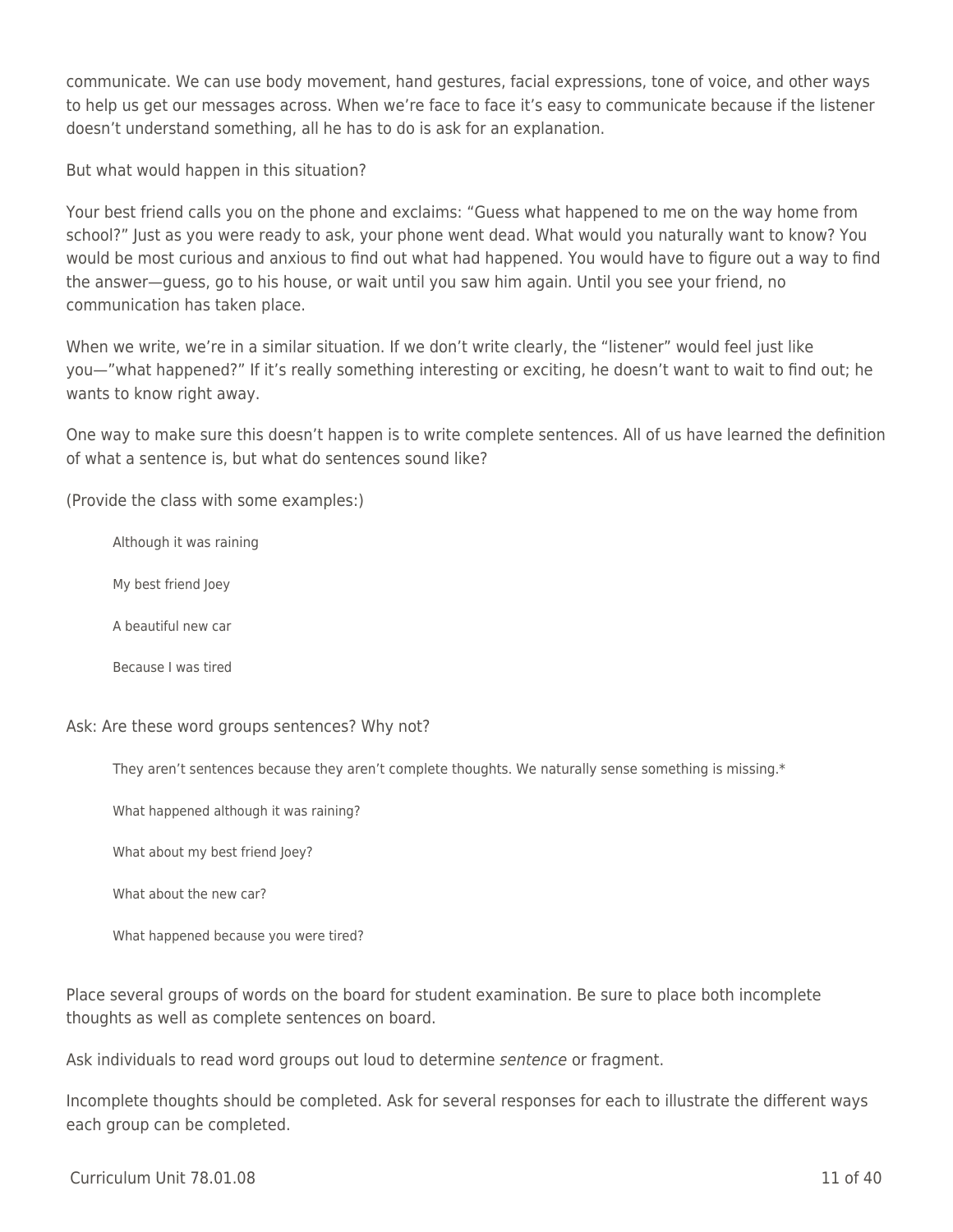Activity : Dictate several groups of words to students. Students are to complete incomplete thoughts and label sentences. Include several sentence types as well as fragments (clause, phrases, etc.). Complete sentences should be punctuated.

Reinforcement: Any textbook exercise dealing with sentence fragments can be assigned for homework or for reinforcement. Student samples from previous writing exercises usually work best.

### *SKILL LESSON 2 —Why do Writers Plan?*

Using posters or the following statements, ask students to consider these situations:

A baker wants to bake a fancy cake.

A builder wants to build a house.

A driver wants to drive from New Haven to Los Angeles.

Teacher to Students : Assume that all of these people have everything they need to complete the task (materials, equipment, manpower, etc.). However, one important thing is needed by all. What do you think it is?

\*Teacher Note: Depending on the class, grammatical theory about subjects and predicates can be discussed here. However, the emphasis here is on the sound of sentences, not the theory behind them.

The baker needs a recipe.

The builder needs a blueprint.

The driver needs a map.

Teacher to Students : Regardless of their expertise and experience, all of these people need a plan to assist them. They can't randomly go about their jobs without planning and thinking ahead. All need to know what they have to do and how they will do it before they start.

When we write, we must do the same. First, what do I have to do? Secondly, how will I go about it? We can't sit down, write something and then see how it turned out. We need to have an idea beforehand as to what the writing will sound and look like when finished.

The experienced writer has lots of tools at his disposal. He uses colorful words, different kinds of sentences, and gives reasons, facts, or examples. He writes clearly and to the point. But regardless of his experience or expertise, he plans, thinks, and experiments. He doesn't jump in and write, hoping for the best.

When he's done, he writes again, or"revises" which means "to improve." He adds more sentences, substitutes better words, or leaves words out. He molds and shapes, always keeping his purpose in mind.

Activity —The writer of this paragraph didn't plan ahead. His sentences are not arranged in an easy-to-follow order. See if you can help him to reorganize his paragraph. ( See Paragraph Model 1, Activity Sheets.)

#### *SKILL LESSON 3 —The Structure of a Paragraph*

 $C$ urriculum Unit  $78.01.08$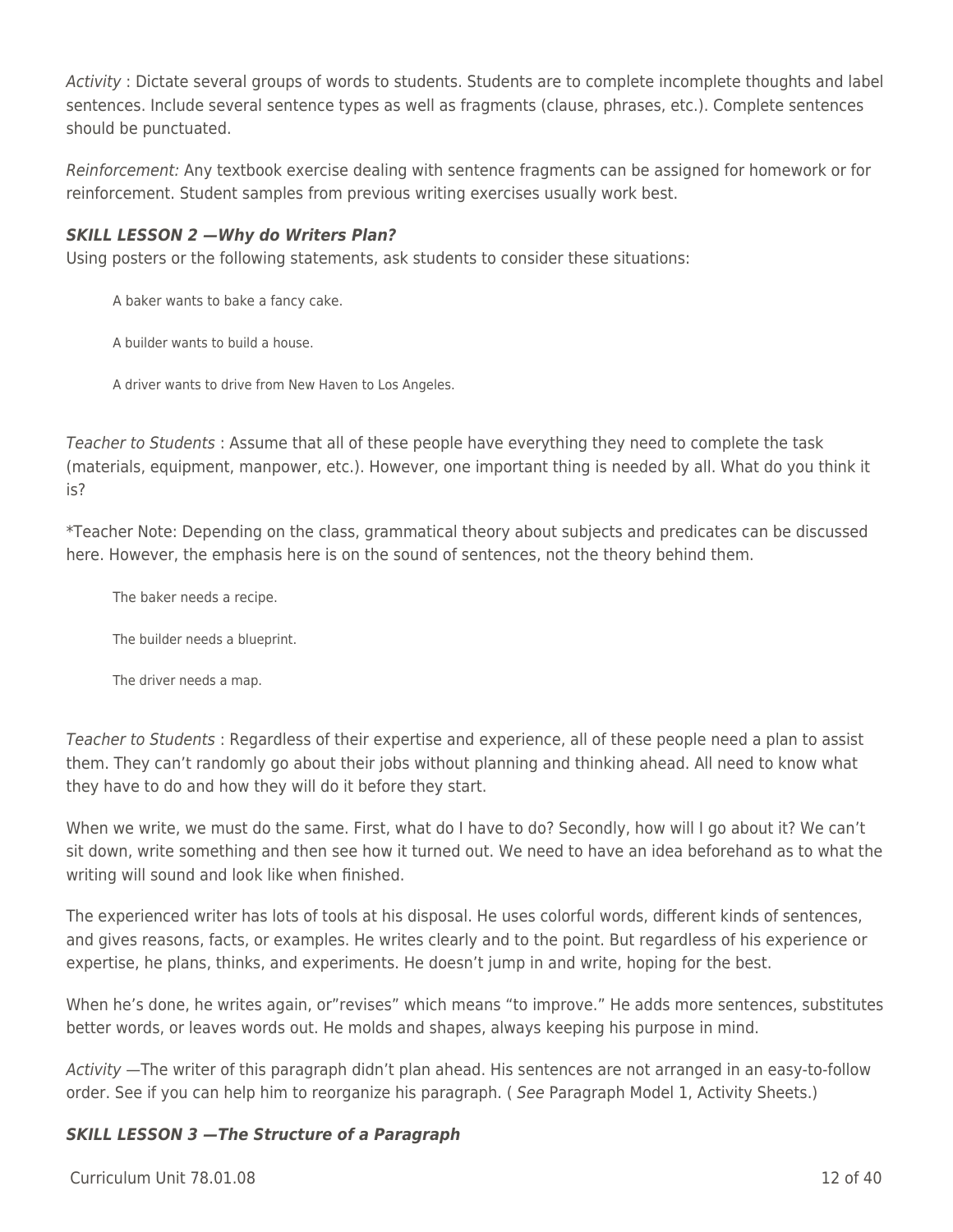Ask students to take out their composition, "A Very Special Person . . . Me." [Use the framed paragraph mode1.]

Teacher to Students : Your paragraph has been arranged in a special way. Most paragraphs are arranged the same way.

A statement is made (I'm special.)

The statement is explained (Why?)

The thought is concluded (What are you like?)

All paragraphs, regardless of their purpose, are constructed this way. In simple terms we:

Say what we're going to say (Topic Sentence)

We say it (Supporting Details)

We say what we've said (Concluding Sentence)

All paragraphs have a beginning, a middle, and an end.

Activity —Distribute "Expressing an Opinion Model 2." The paragraph, written by a student, is simple but structurally sound. The beginning, middle, end construction is clearly evident.

Students are to read the paragraph and answer the corresponding questions. Go over and discuss the questions with your class.

Reinforcement : More samples can be examined and discussed. Textbook examples can be used, but student paragraphs usually are the best resource.

#### *SKILL LESSON 4 —What are Transitional Words?*

Distribute Paragraph Model 3. Students are to read it silently as you read it to them. Read deliberately, stressing transitions. Reinforce previous concept of beginning, middle, and end. Ask your students to consider the following:

What "signals" were given which let you know when a new reason was given?

In what order did they seem to appear?

How did you know the writer's strongest reason was given?

Explain to class that the signals given are called "transitions." The word transition itself means to "change over." A writer uses transitions to help the reader follow his thoughts. Those you see here are only some. The written language is filled with transitional words. (See Advanced Plan Sheet Section.)

Now, read the same paragraph, omitting the transitions. Does it sound better? Is the writer still communicating?

 $C$ urriculum Unit  $78.01.08$  13 of 40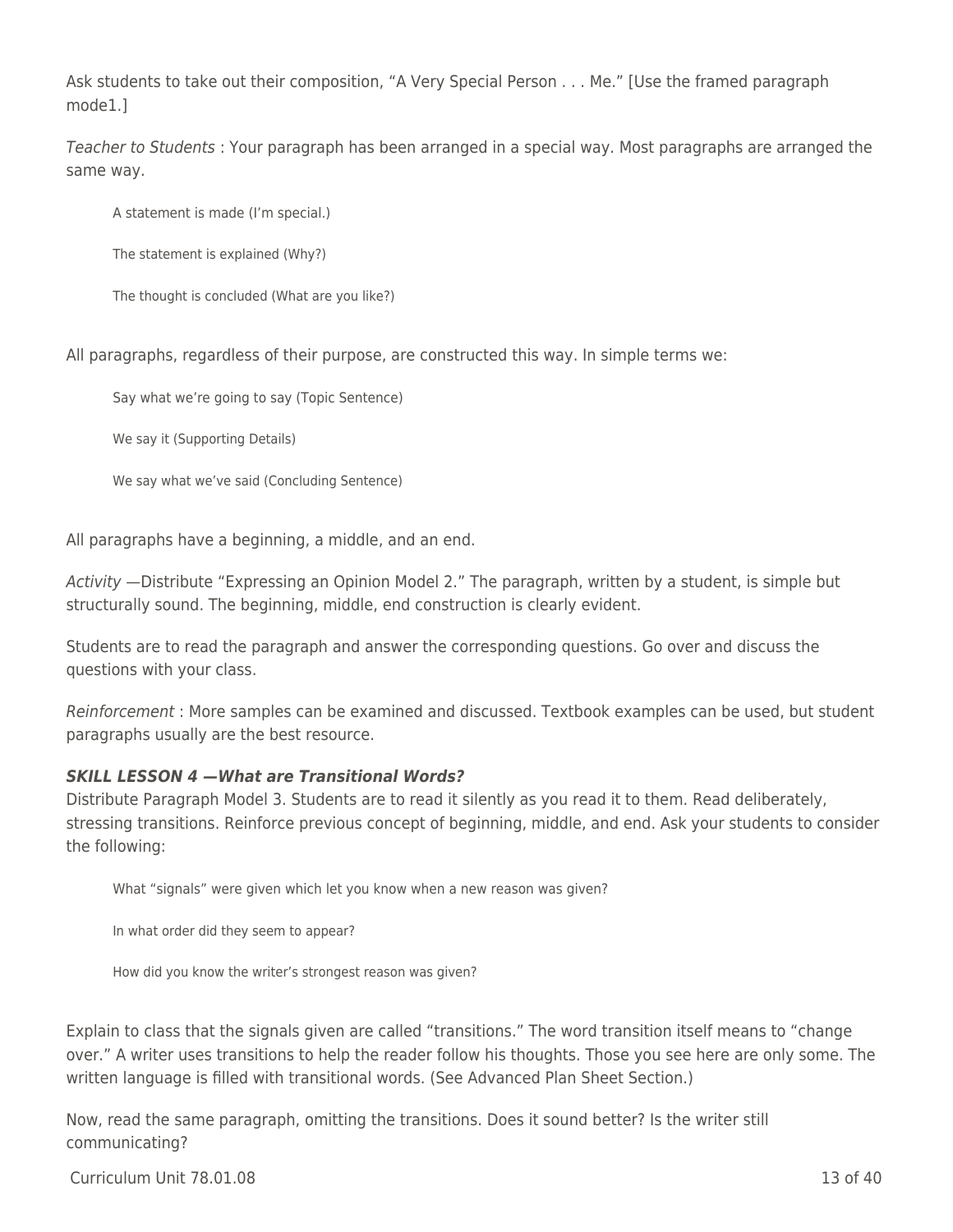Sometimes, if we have written very clearly, transitions can be left out. However it's a good idea to start with them first and leave them out later.

Reinforcement Use any model which contains transitional words and ask your class to pick them out. Re-read omitting transitions to determine their necessity.

### *SKILL LESSON 5*

At this point, the class has been exposed to several very simple paragraphs. With the first assignment the class will construct a paragraph very similar to the models examined. Each step outlined here is used for all following compositions at all levels .

A very simple topic to begin with is:

"My favorite season of the year"

(Depending on the level or nature of class, the topic can vary. This topic has worked well with my students.)

## *Sample Lesson Plan*

Initial Lesson "Expressing An Opinion"

#### *Behavioral Objectives \**

- 1. Students will develop a topic sentence.
- 2. Students will provide and use relevant ideas to support the topic sentence.
- 3. Students will use transitional words.
- 4. Ideas will be in proper sequence.
- 5. Students will bring paragraph to a logical closing.
- 6. Complete sentences will be used.
- 7. Paragraph will contain no misspellings.
- 8. Paragraph will contain no run-on sentences.
- 9. Paragraph will be indented.
- 10. Proper form will be used.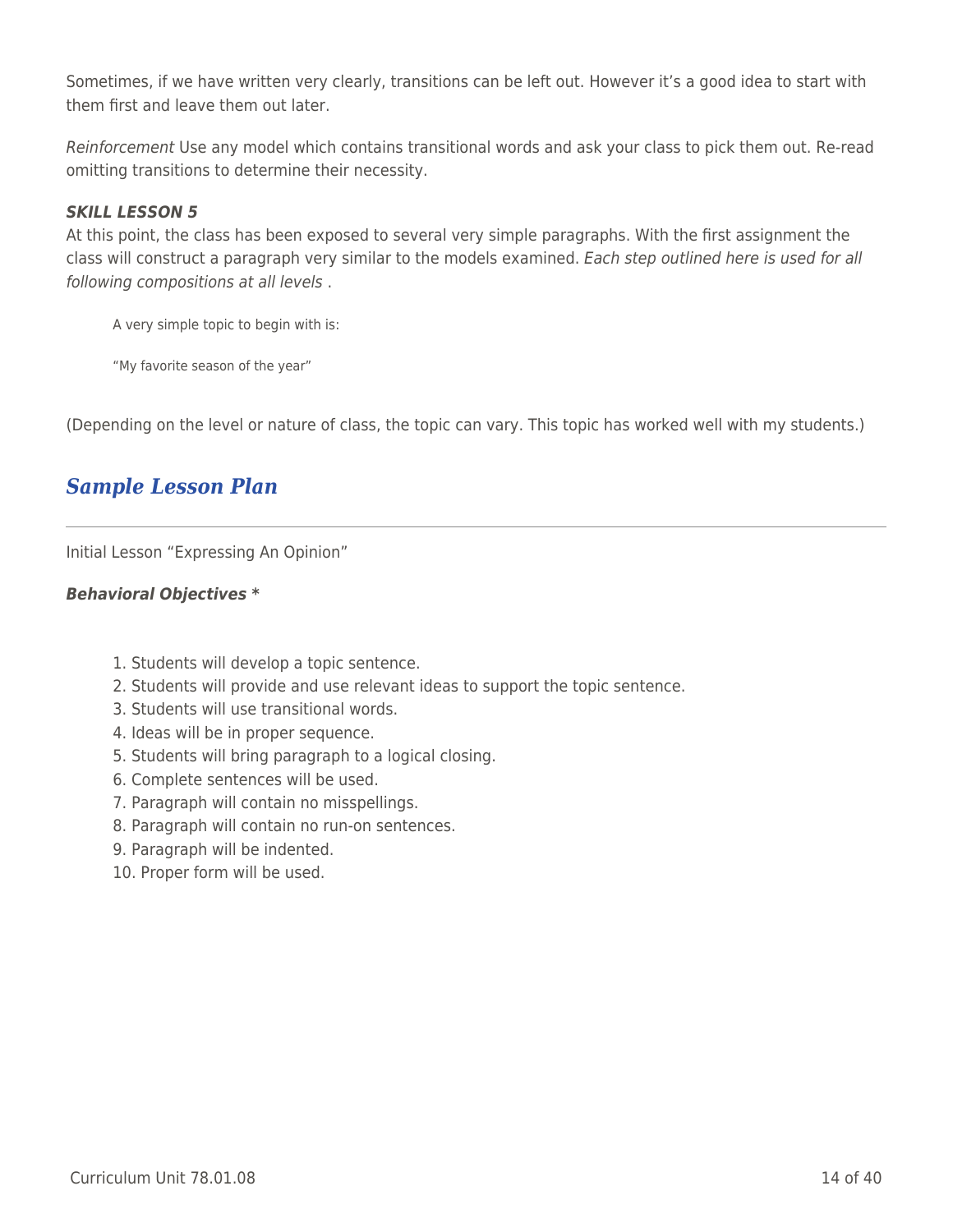\* Objectives change with each subsequent activity. However, these initial objectives will be the foundation for future assignments.

## *Sample Sequence of Lesson: Expressing An Opinion: Plan Sheet #1*

1. Distribute Plan Sheet #1.

2. On overhead transparency, or board, write the following questions: What is your favorite season of the year? (Be sure to do the exercise yourself; let your students see you writing too!) 3. Instruct students to copy the question down next to the line labeled "Topic" on Plan Sheet. 4. On the same line, or just below, ask students to write down their answer to this question. A single word response is acceptable.

5. Direct students to Roman Numeral I. "Opening Statement." They may use A or B, not both . (Students may develop their own opening statements; Letter C has been provided for this.) 6. Ask students to put their original answers in a complete sentence. Example: Summer is my favorite season of the year. Write this answer on line A, B, or C:

Example; A. There are several reasons why summer is my favorite season.

B. Summer is my favorite season of the year.

This is true for several reasons.

C. Summer is the greatest season of them all.

7. Move now to Step II. "Reasons Why."

8. On the lines provided, students are to "brainstorm," that is, jot down as many reasons as possible for choosing the seasons they did. Complete sentences, and correct spelling are not necessary at this point. Tell your students to fill as many lines as possible under II. If you'd like, make a game out of it. Who can get the most in three (3) minutes?

9. After completion of this activity, ask your students to consider the reasons they have chosen. Students now assign a number from 1-5 to their five strongest reasons, one being the weakest, five being the strongest. When this is complete, those remaining are no longer necessary.

NOTE: It might be necessary to check your students' reasons. Some may be only examples of the general reason. For example, students may have chosen sports as one reason, and then picked baseball as another.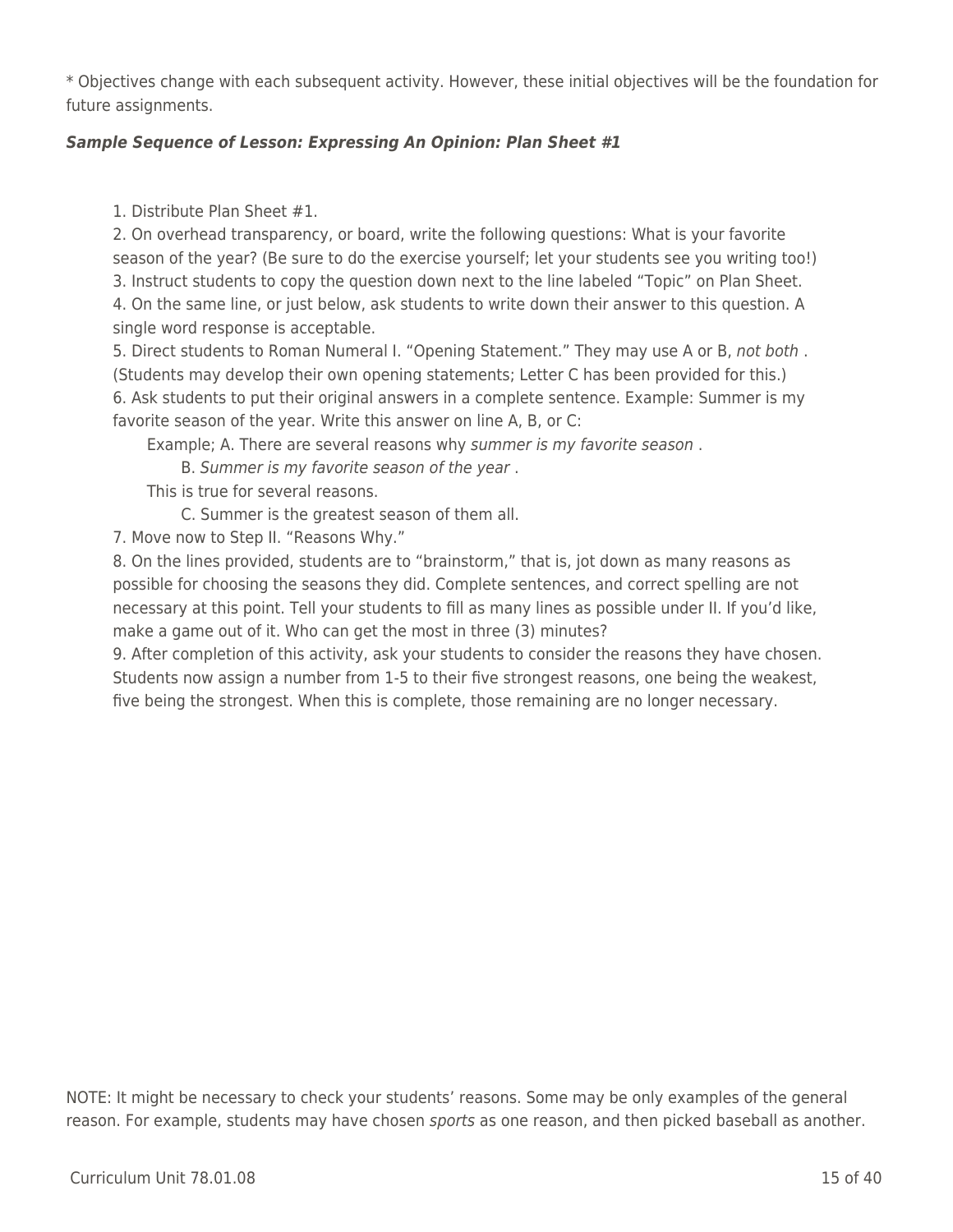- 10. Now your students are ready for step three:
	- Sentences and Transitions.

11. On your transparency, write the first group of transitions\* your students will use:

For one reason. For another, In addition. Furthermore. But most of all.

Instruct the student to copy these transitions on the left hand margin, one to a Line, exactly as you have written them (capitals and punctuation included.) Again, a transparency will eliminate the mass confusion.

12. Now, next to each transition, direct your students to jot down the reasons chosen in Step II starting with number 1 this time through number 5 .

Complete sentences now must be used. Provide models if necessary. Remind your students that short, simple sentences are acceptable. Remind them to punctuate each sentence. 13. To round out the paragraph, and to eliminate the weak "that's how I feel" conclusions, direct your students to simply copy their original sentence from Step I to Step IV. Although redundant, and perhaps not even necessary, it will develop the sense of finality and conclusion all paragraphs must contain.

#### *Example ;*

I. There are several reasons why I like the summer.

IV. I like the summer.

14. At this point, students are still confused as to what they have done. As a model, read your "paragraph" to them. Use Steps I, III, and V. Step II, remember, was only for idea arrangement.

As you read, stress emphatic sentences, transitions, end punctuation, and the conclusion.

Call upon individuals to read out loud; most will be anxious.

Students will be delighted that their "Paragraph" sounds very much like yours. \* TEACHER NOTE : New transitions will be introduced as students master the original set.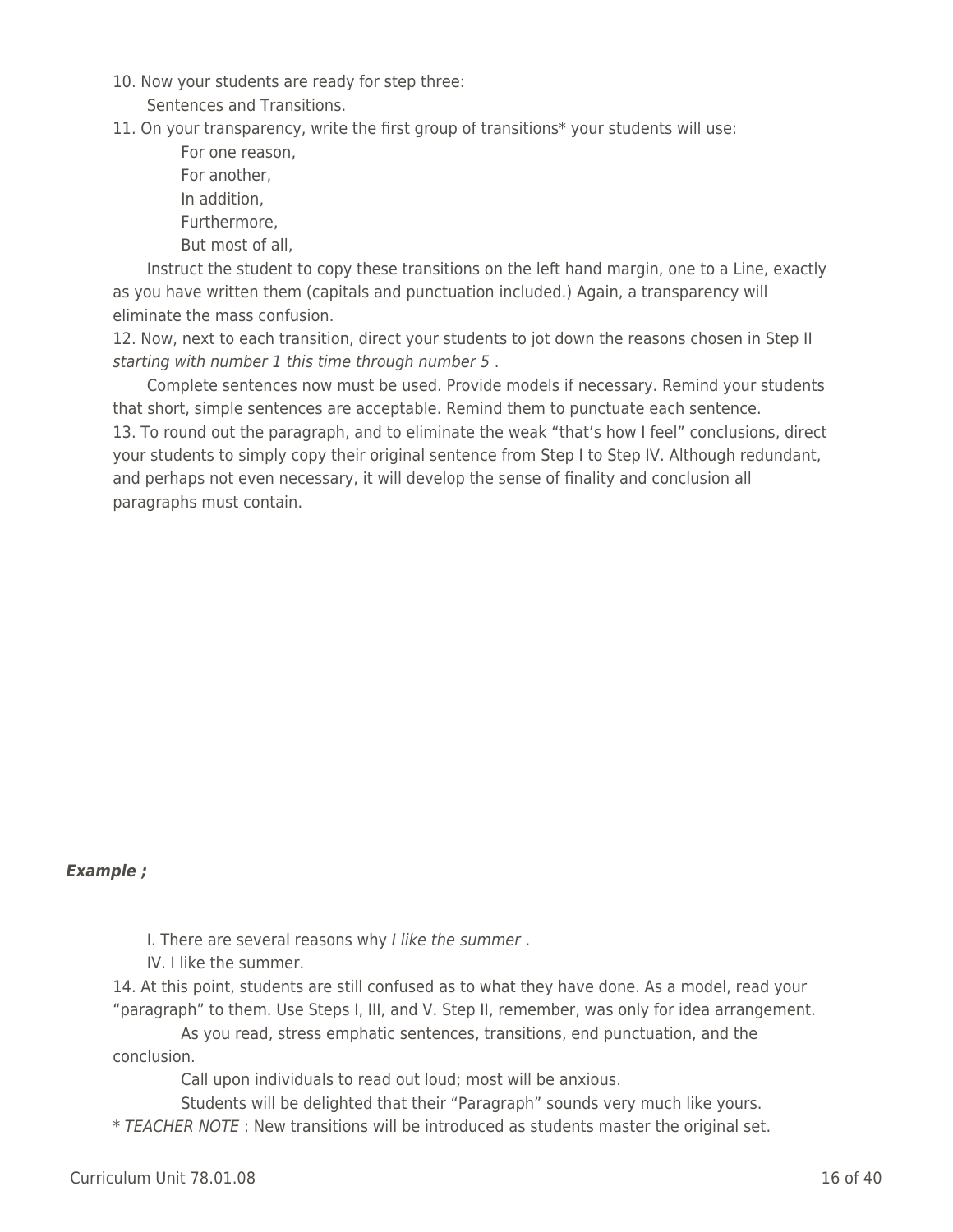As one student in my remedial class exclaimed, "Did I write this?!"

15. Spelling checks should take place before transferral. Check students' papers for misspellings. Do not point them out, only the number of errors. Most students know the words which "don't look right" or which they have guessed at. Have them jot down questionable words under Step V and consult the dictionary. When found, the correct spelling should be recorded next to the misspelled word. Some might be delighted to see they were right after all! Above all, don't give in to the "how can I find it if I can't spell it" copout. Assure the students they will find the word if they look hard enough. You'll find, in a few short weeks, students automatically going to the dictionary.

16. Before students are ready to transfer the information to paper, remind them of "what paragraphs look like." Stress your rules: indentations, proper form, margins, neatness, etc. Provide models to imitate.

17. Upon completion of the first draft, papers should be collected and evaluated. At this point, or the next day, your skill lesson can be introduced for the first revision.

18. Under Step VI, students can also consult a thesaurus for more explicit word choices. They simply record the vague word and next to it the explicit synonym.

This can later be used as a vocabulary lesson.

With each plan sheet on file, students are also building their vocabularies.

I have saved Step VI for later assignments when students become confident about their writing.

\* This methodical approach becomes simpler with subsequent lessons, as students master the system. However, when they are working on their own, be sure they do not skip any steps.

## *SKILL 6 —Sentence Expansion*

When students have completed draft 1, they are ready to expand to make the composition more interesting.

Distribute Model 4. Discuss the Model with Class. The model is self-explanatory.

Activity —Have students experiment with and expand example. Put several on the board.

Curriculum Unit 78.01.08 17 of 40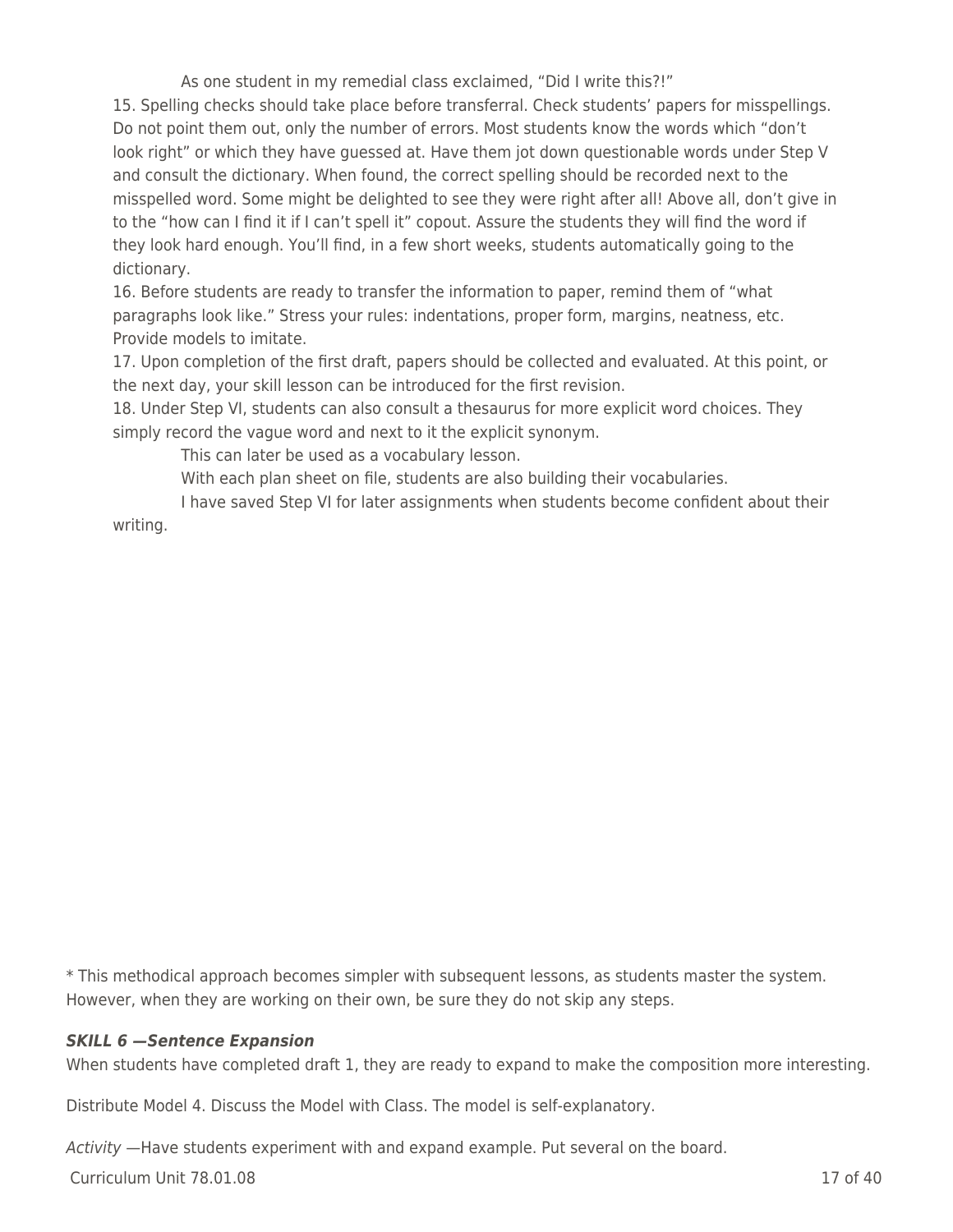Reinforcement —Students Complete Fun Sheet 1.

### *SKILL 7 —Sentence Expansion*

Distribute standardized Sentence Expansion Sheet. Next to the indicated numbers, each reason (sentence) is written down. Each is expanded by adding words and phrases to answer the questions given. (If space is not enough, students can work on regular paper. However, expansion takes place before Draft 2 , not during .)

Upon completion, Draft 2 is written. Stress again beginning, middle, and end.

Each expanded sentence can become a new paragraph.

Check spelling and sentences.

With the *initial* exercises, emphasis is placed on use of plan sheets, expansion sheets, and transferral. Be sure these objectives have been met.

With subsequent compositions, a new skill lesson is introduced. Following the lesson, a final revision is made. The number of revisions students will have to make may vary. Only assign grades when you feel the composition is at its best. For the reluctant writer, a poor grade could shatter any confidence he may have mustered.

The skill lesson for the first revision consists in teaching students how to omit unnecessary transitions, and eliminate the "there are several reasons why" lead, and the redundant closing sentence. (See Student Sample.)

Assign Composition 2 at this point to reinforce the sequence. Introduce a new skill—movability of clauses and prepositional phrases. Provide models.

Repeat by assigning new topics. With each topic, a new skill is introduced.

From experience, I have found it takes about three assignments for students to understand the use of the plan sheets and expansion sheets. Be sure to save all plan sheets, drafts, and expansions. These will be useful models for assignment two.

When introducing new topics and skills, provide models which can be directly incorporated into the assignment. I have found that isolated grammar lessons are fruitless as there is little, if any, carry over into students' writing. Use your textbook as a supplementary text to your program, not vice versa. Teach grammatical concepts from your students' writing. For example, if the skill is Complex Sentences, provide models and ask students to pick some out from their papers. They do write them. Then, use text models and definitions. Not only will they understand the concept, they will remember it. For obvious reasons, it is impossible to list all of the skills to be covered. However, I have included a list of both class and individual skills which I have stressed.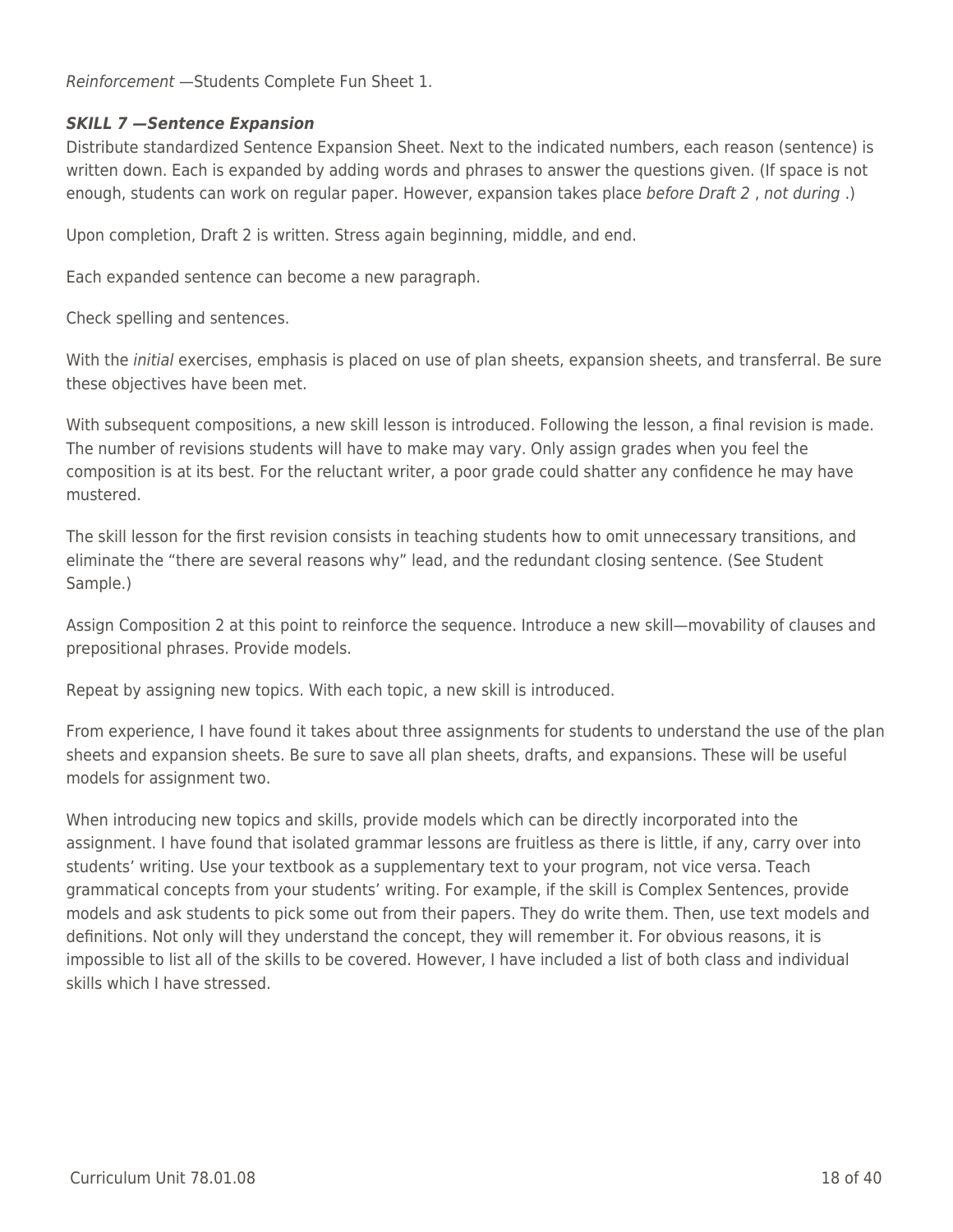## **SUGGESTED SEQUENCE OF SKILLS (CLASS)**

- I. Preprogram
	- 1. What do paragraphs look like?
		- a. Indenting
		- b. Margins
- II. Expressing an Opinion \*
	- 1. Composition 1
		- A. Recognizing Sentences (Include Types & Structures)
		- B. Recognizing Paragraph Structure
			- a. Topic Sentences (Beginning)
			- b. Supporting Elements (Middle)
			- c. Concluding Sentence (End)
		- \_\_\_\_ \_\_\_\_ C. Recognition and Use of Transitional Words

(New transitions are introduced with new compositions until students have a wide

selection from which to choose.)

- D. Expanding Sentences
	- a. Adding Adverbials
	- b. Adding Adjectives
	- c. Giving Examples

\* TEACHER NOTE : For each type of prose, provide several models.

- \_\_\_\_ 1. Composition 2
	- A. More Transitions

(First of all, then, too, also, furthermore, finally)

- B. Sentence Expansion
- C. Movability of Modifiers
- \_\_\_\_ 2. Composition 3
	- A. More Transitions
	- B. Movability of Modifiers
	- C. Combining Sentences
		- a. Appositives
		- b. Participles
		- c. Parenthetical Elements
- \_\_\_\_ 3. Composition 4
	- A. Writing an Opposing View
	- B. Structure
	- C. More Transitions
- \_\_\_\_ 4. Composition 5
	- A. Comparing Differences
	- B. Structure
	- C. More Transitions
- III. Writing Expository Paragraphs\*
	- 1. Composition 1
		- A. Getting the Facts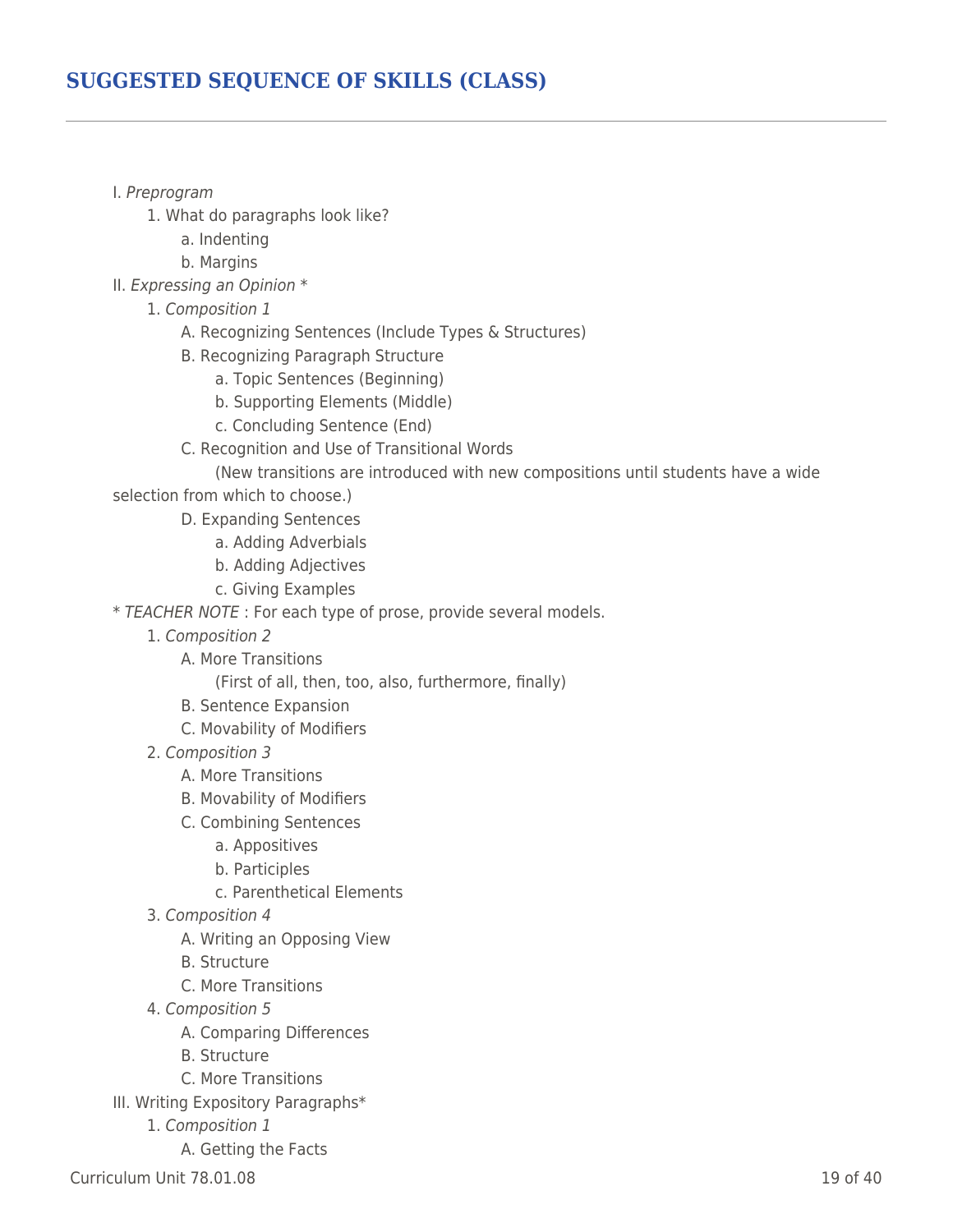- B. Choosing Pertinent Information
- C. Paraphrasing
- D. Writing Reports
- \_\_\_\_ 2. Composition 2
- Repeat above steps
	- 3. Composition 3 How to Paragraphs
		- A. Arrangement of Ideas Steps
		- B. Transitions
		- C. Did I communicate?

Continue to stress skills outlined in Level II.

- IV. Descriptive Writing
	- 1. Composition 1
		- A. Appealing to the Sentences
		- B. Arrangement of Ideas
		- C. More Transitions
	- \_\_\_\_ 2. Composition 2
		- A. Colorful Language
		- B. Figurative Language
			- a. Metaphors
			- \_\_\_\_ \_\_\_\_ \_\_\_\_ b. Similes
			- c. Figures of Speech
- \*Repeat as necessary.
- V. Narrative Writing
	- 1. Composition 1
		- A. Elements of the Narrative
		- B. Using Dialogue
			- a. Punctuation
		- C. Beginning, Middle, End
- VI. Advanced Exercises

Individual Skills \*

- I. Punctuation Problems
- II. Subject and Verb Agreement
- III. Incorrect Use of Verbals Resulting in Sentence Fragments
- IV. Pronoun Usage
	- a. Agreement with Antecedent
	- b. Shift in Person
	- \_\_\_\_ c. Correct use of Case
- V. Use of Nouns
	- \_\_\_\_ a. Plurals
	- b. Possessives
	- \_\_\_\_ c. Capitalization
- VI. Use of Verbs
	- a. Irregular
	- b. Shift in Tense
	- \_\_\_\_ c. Voice
- VII. Vocabulary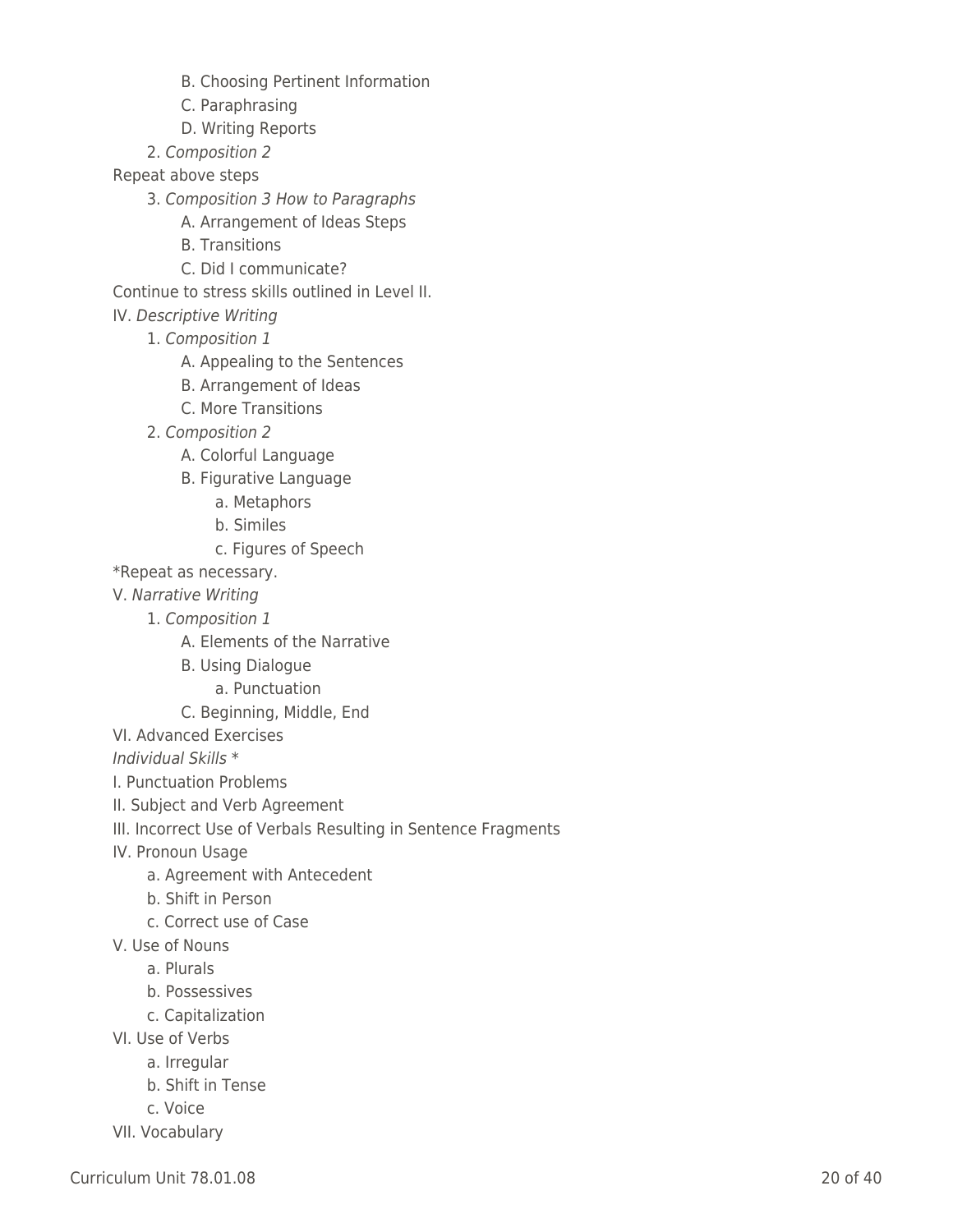- a. Correct Spelling of basic Dolch Sight List
- b. Spelling Demons (to, too, two, etc.)
- VIII. Special Demons
	- a. "could of"
	- b. over to Bill's house
	- c. "that's what I think" conclusions
	- d. "Mary, she went to the dance"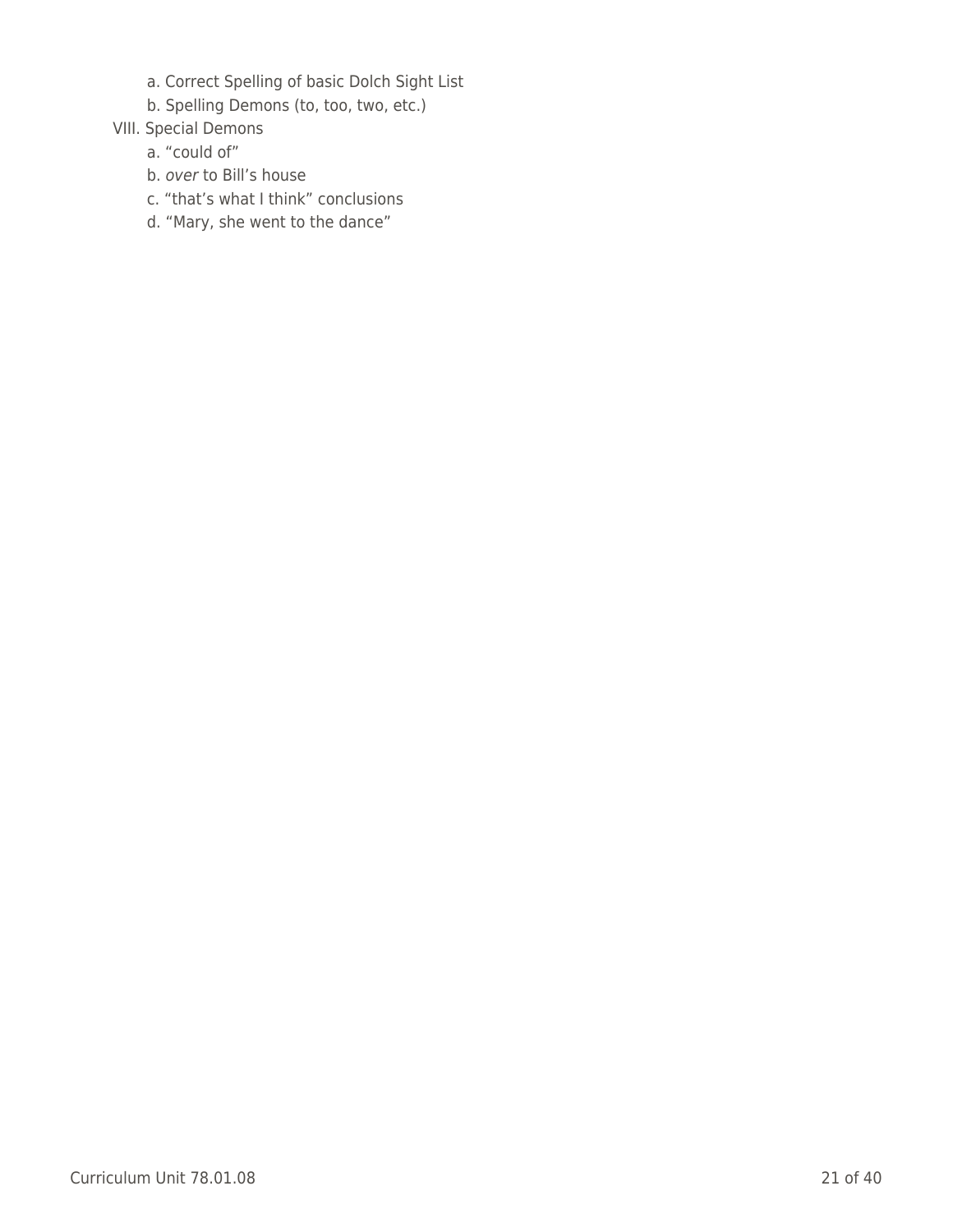\* TEACHER NOTE : These are problems I most often see. For the most part, they can be dealt with on an individual basis.

## *Expressing An Opinion*

The following guide sheets and activities are used with "Expressing An Opinion."

The models used for the activities are original compositions written by my remedial students.

TEACHER NOTE : These samples were later revised and refined.

A Very Special Person . . . Me

Hi! My name is \_\_\_\_\_ . I am a very special person. I am \_\_\_\_\_ years old and a student at \_\_\_\_\_ . I was born in the month of under the sign of which means I am a zo person.

My hobbies or special interests include  $\frac{1}{1-\frac{1}{2}}$ ,  $\frac{1}{1-\frac{1}{2}}$ , and  $\frac{1}{1-\frac{1}{2}}$ . I especially enjoy  $\frac{1}{1-\frac{1}{2}}$  because  $\frac{1}{1-\frac{1}{2}}$ 

 $\sim$ 

This year I hope to \_\_\_\_\_ because \_\_\_\_\_ What kind of person are you?

## **Expressing an Opinion**

#### Model 1

The writer of this paragraph did not plan ahead. Although he has given some good reasons to support his opinion, the reasons have not been arranged in an easy-to-follow order. Some of the reasons as well, drift from the main idea. See if you can help the writer revise this paragraph.

An after school job would be a valuable and worthwhile experience. Furthermore, I could earn money to buy things like clothes, school supplies, and albums. For one reason, it would be a good way to learn the value of money. But most of all, having a job would make me feel grown up because I wouldn't have to rely on my parents so much. In addition, my parents always yell at me. For another reason, the responsibilities that go along with a job might help me in school. School is very important.

Revise the above paragraph in the space provided:

 $\overline{\mathcal{L}}$  , and the set of the set of the set of the set of the set of the set of the set of the set of the set of the set of the set of the set of the set of the set of the set of the set of the set of the set of the s

 $\mathcal{L}=\mathcal{L}^{\mathcal{L}}$  , where  $\mathcal{L}^{\mathcal{L}}$ 

 $\mathcal{L}=\mathcal{L}^{\mathcal{L}}$  , where  $\mathcal{L}^{\mathcal{L}}$ 

 $\mathcal{L}=\mathcal{L}^{\mathcal{L}}$  , where  $\mathcal{L}^{\mathcal{L}}$ 

 $\mathcal{L}=\mathcal{L}^{\mathcal{L}}$  , where  $\mathcal{L}^{\mathcal{L}}$ 

 $\mathcal{L}=\mathcal{L}^{\mathcal{L}}$  , where  $\mathcal{L}^{\mathcal{L}}$ 

 $\mathcal{L}=\mathcal{L}^{\mathcal{L}}$  , where  $\mathcal{L}^{\mathcal{L}}$ 

Curriculum Unit 78.01.08 22 of 40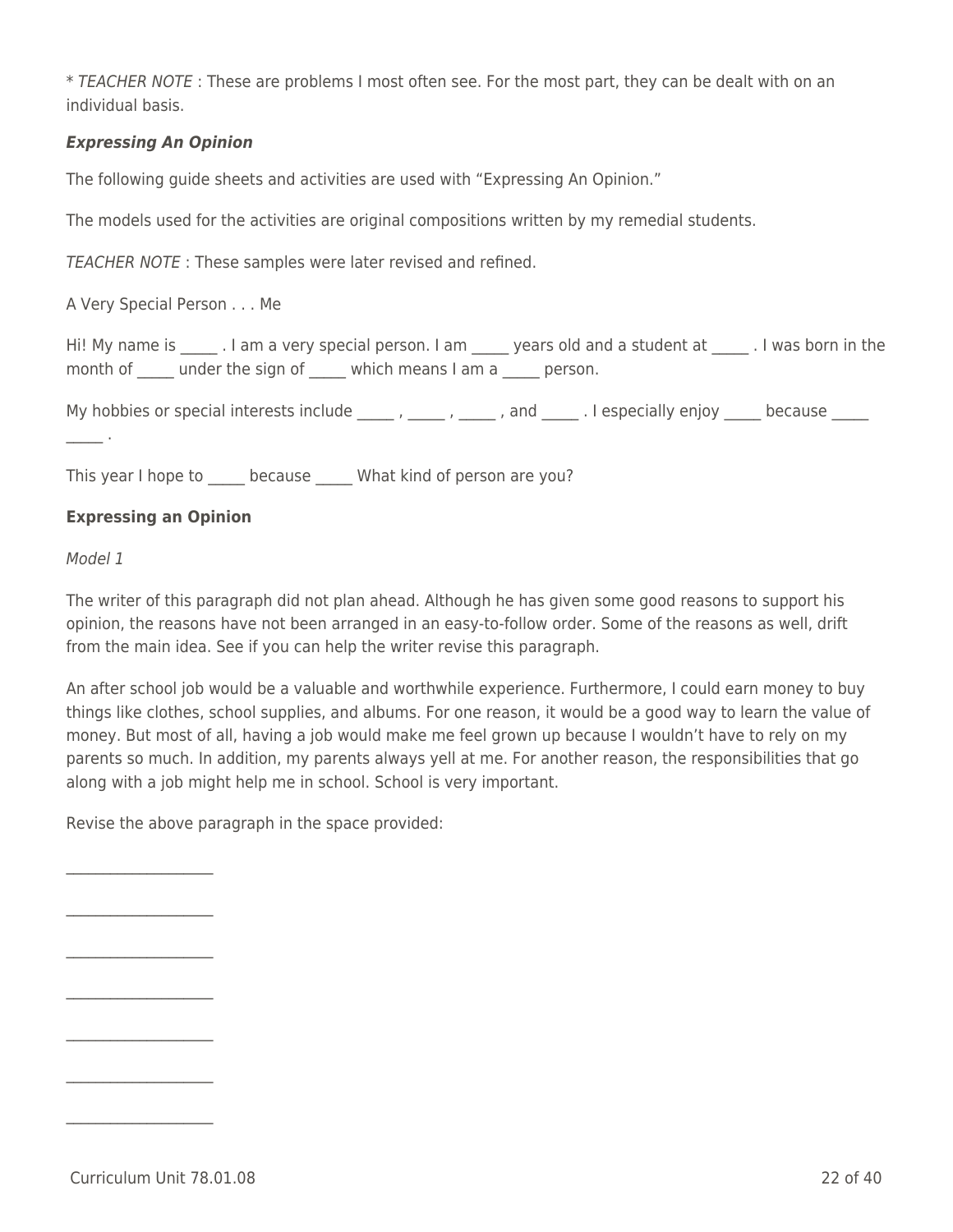### **Expressing an Opinion**

 $\mathcal{L}=\mathcal{L}^{\mathcal{L}}$  , where  $\mathcal{L}^{\mathcal{L}}$ 

 $\mathcal{L}=\mathcal{L}^{\mathcal{L}}$  , where  $\mathcal{L}^{\mathcal{L}}$ 

Model 2

Read the following paragraph. See if you can discover the "pattern" the writer has used to explain his opinion.

There are several reasons why summer is my favorite season of the year. For one reason, I like to relax in the shade and sleep while I dream about the trees. For another reason, during the day, I could have a picnic and invite a friend. We would cook hotdogs, drink soda, and play all day. But first, I would have to find a comfortable spot. In addition, we could go to the beach to build sand castles and swim in the cool ocean.

Furthermore, at night during the summer my friend and I would go camping where we could build a fire and toast marshmallows. We could tell ghost stories, listen to the crickets and frogs, and then go to sleep.

But most of all, I like summer because there is no school and I have the time to do all of my favorite things. Sometimes, I wish summer would last forever.

1. What sentence tells us what this paragraph is about?

2. List the sentences which explain or give reasons why this student likes summer.

3. Which sentence sums up the idea of the entire paragraph?

#### **Expressing an Opinion**

 $\mathcal{L}=\mathcal{L}^{\mathcal{L}}$  , where  $\mathcal{L}^{\mathcal{L}}$ 

 $\mathcal{L}=\mathcal{L}^{\mathcal{L}}$  , where  $\mathcal{L}^{\mathcal{L}}$ 

 $\mathcal{L}=\mathcal{L}^{\mathcal{L}}$  , where  $\mathcal{L}^{\mathcal{L}}$ 

#### Model 3

Read the following paragraph silently as I read it to you. Pay special attention to the underlined words and the order in which they appear.

Pollution is the biggest problem in the world today. For one reason, the chemicals that we spray into the air will destroy the atmosphere and the sun's rays will burn us. For another reason, if we continue to throw trash and garbage into the sea, the fish will die and millions of people will die because they depend on fish for food. In addition , our lungs will become diseased because of the polluted air. Many people will get cancer and other terrible diseases. But most of all, the plants will die and then we might die too because the plants give us oxygen to breathe. Not only that, no one will ever be able to replace the trees and flowers. In my opinion,

Curriculum Unit 78.01.08 23 of 40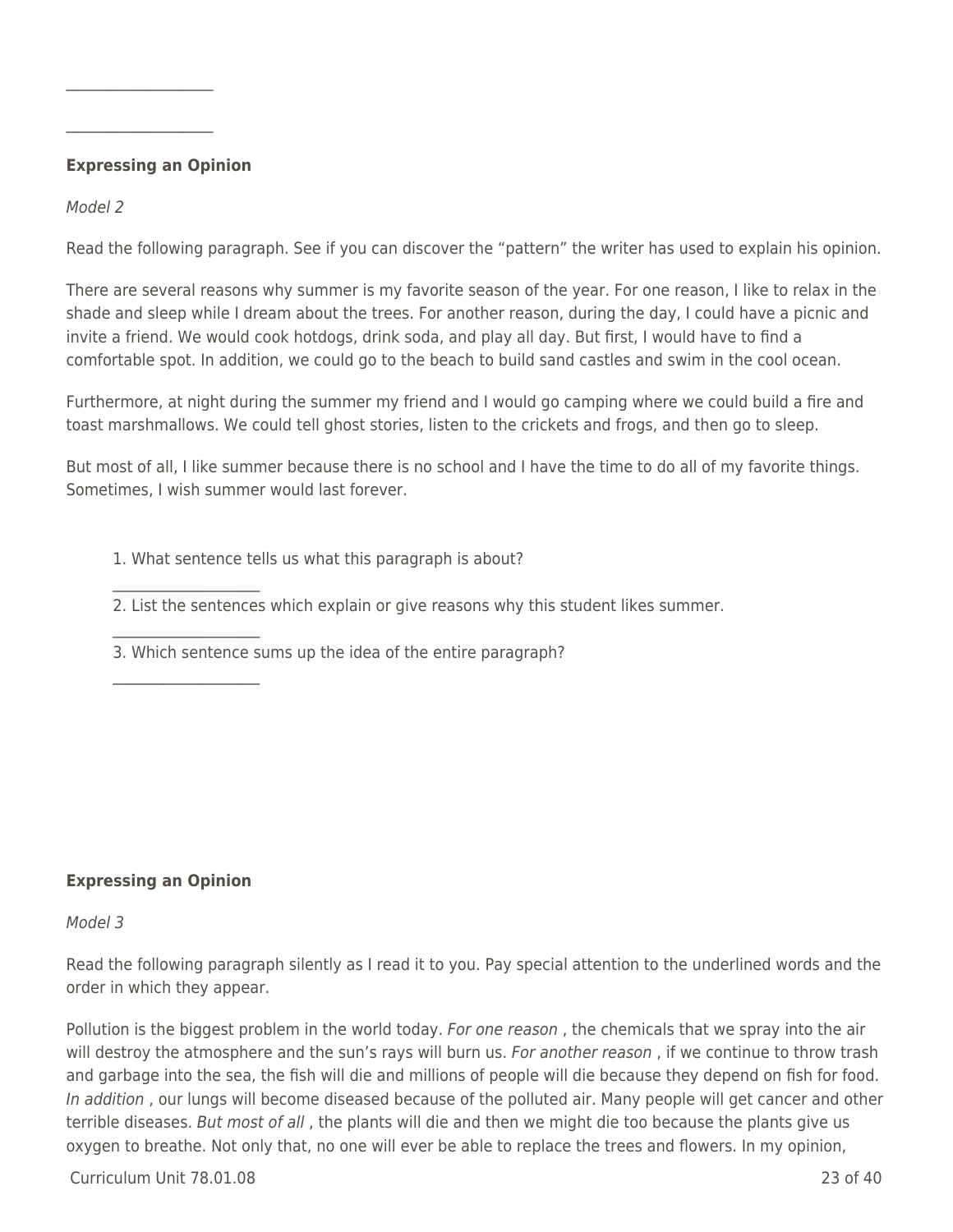pollution should be the first problem the president tries to solve.

What signals were given to help you know a new reason was given?

In what order did they seem to appear?

What was the strongest or most important argument? How did you know?

## **Plan Sheet #1**

 $\overline{\mathcal{L}}$  , and the set of the set of the set of the set of the set of the set of the set of the set of the set of the set of the set of the set of the set of the set of the set of the set of the set of the set of the s

 $\mathcal{L}=\mathcal{L}^{\mathcal{L}}$  , where  $\mathcal{L}^{\mathcal{L}}$ 

 $\mathcal{L}=\mathcal{L}^{\mathcal{L}}$  , where  $\mathcal{L}^{\mathcal{L}}$ 

## **Expressing an Opinion**

Topic.: \_\_\_\_\_\_\_\_\_\_\_\_\_\_\_\_\_\_\_\_

 $\mathcal{L}=\mathcal{L}^{\mathcal{L}}$  , where  $\mathcal{L}^{\mathcal{L}}$ 

I. Opening Statement (Choose one or develop your own)

A. There are several reasons why

B. \_\_\_\_\_ This is true for several reasons.

 $C.$  \_\_\_\_\_.

II. Reasons Why:

 $-$ 

 $-$ \_\_\_\_\_ \_\_\_\_\_ \_\_\_\_\_

III. Transitional Words and Sentences:

 $\mathcal{L}=\mathcal{L}^{\mathcal{L}}$  , where  $\mathcal{L}^{\mathcal{L}}$  $\mathcal{L}=\mathcal{L}^{\mathcal{L}}$  , where  $\mathcal{L}^{\mathcal{L}}$  $\mathcal{L}=\mathcal{L}^{\mathcal{L}}$  , where  $\mathcal{L}^{\mathcal{L}}$ 

 $\mathcal{L}=\mathcal{L}^{\mathcal{L}}$  , where  $\mathcal{L}^{\mathcal{L}}$ 

 $\mathcal{L}=\mathcal{L}^{\mathcal{L}}$  , where  $\mathcal{L}^{\mathcal{L}}$ 

 $\mathcal{L}=\mathcal{L}^{\mathcal{L}}$  , where  $\mathcal{L}^{\mathcal{L}}$ 

 $\overline{\phantom{a}}$   $\overline{\phantom{a}}$   $\overline{\phantom{a}}$   $\overline{\phantom{a}}$  $\overline{\phantom{a}}$  , where  $\overline{\phantom{a}}$ 

 $\mathcal{L}=\mathcal{L}^{\mathcal{L}}$  , where  $\mathcal{L}^{\mathcal{L}}$ 

IV. Clincher or Closing Sentence:

V. Spelling (Use Dictionary)

Curriculum Unit 78.01.08 24 of 40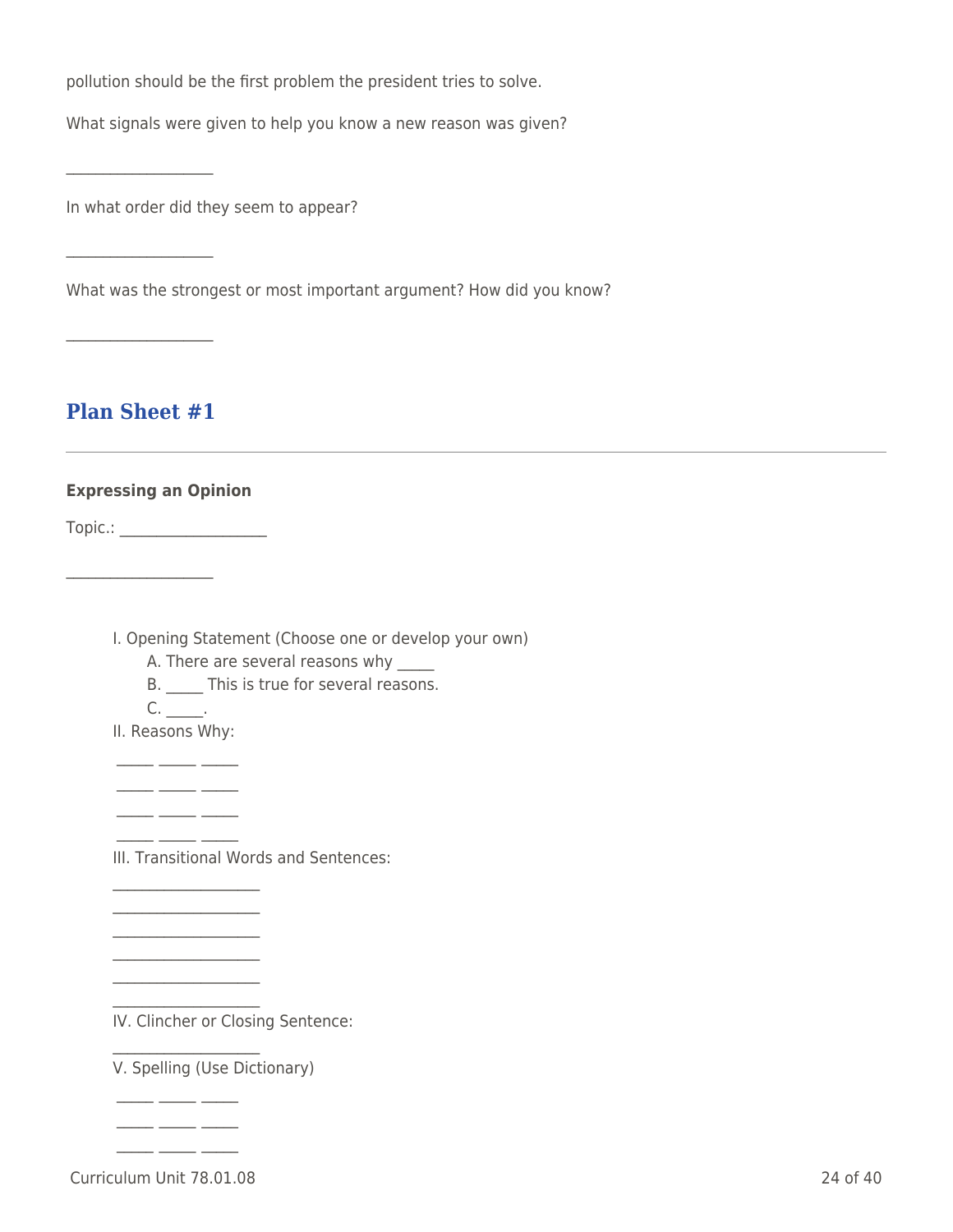VI. Vocabulary (Use Thesaurus)

 $\frac{1}{2}$  ,  $\frac{1}{2}$  ,  $\frac{1}{2}$  ,  $\frac{1}{2}$  ,  $\frac{1}{2}$  $-$ 

#### **Expressing an Opinion**

Model 4: Expansion

 $\mathcal{L}$ 

 $\mathcal{L}$ 

Read the short paragraph below:

There are several reasons why summer is my favorite season of the year. For one reason, I like to go bike riding. For another, I like to play football. Furthermore, I enjoy going to cookouts. In addition, I like to travel. But most of all, I like to go swimming. Summer is my best season of the year.

Curriculum Unit 78.01.08 25 of 40

Although the above paragraph is clearly written and organized, it would have been much more interesting if the writer had provided more details and information. Read the expanded version of the same paragraph below:

My favorite season of the year is summer. For one reason, I enjoy riding my bike through the park on warm summer mornings with my best friend . Sometimes we ride slowly looking at all the pretty flowers or trees . When it is very hot, we ride as fast as we can so the cool breeze will cool us off. Not only is bike riding a fun thing to do in the summer, but it is also a great way to stay in shape .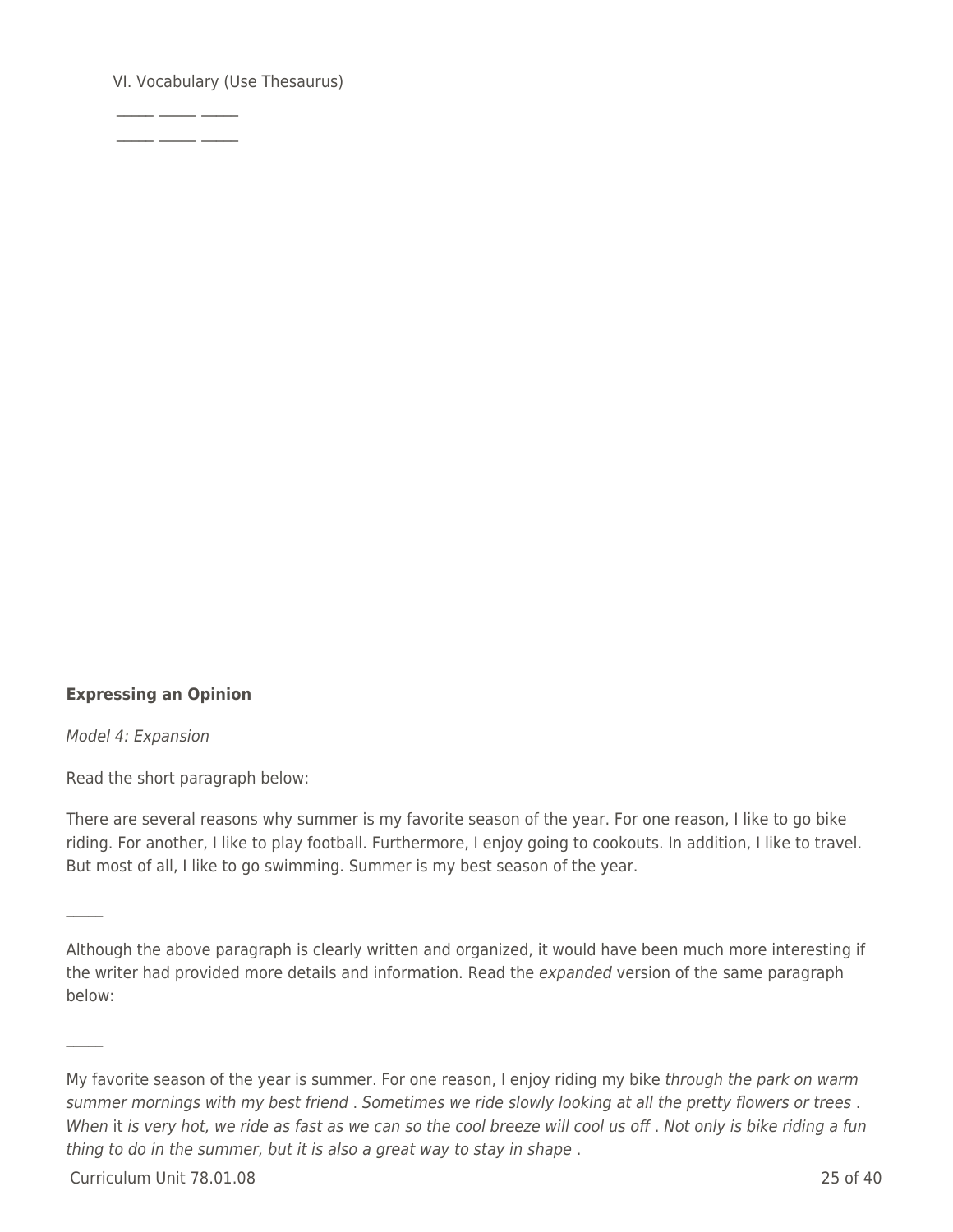In the summer time, I enjoy playing football at the park too. My friends and I play every night after dinner when the sun isn't so hot . These football games are a lot of fun because everyone in the neighborhood plays and we always have a big game .

I also enjoy cookouts in the summer at my grandmother's house . Juicy hot dogs and hamburgers, corn on the cob, and refreshing watermelon make the cookouts special . Best of all, I get a chance to see all my relatives. When the sun goes down and everyone is full, we just sit around and talk and laugh almost all night long .

Furthermore, summer is vacation time. Every summer my family and I go on long trips . Last summer we went to Disney World for two weeks . I think this was the greatest summer of them all . I'll never forget the exciting rides, the beautiful sights, and the funny Disney characters.

But most of all, summer is my favorite season because I can enjoy my favorite sport, swimming, whenever I like . There's nothing like splashing in the Hillhouse pool or a cool lake on a hot July afternoon . I guess if I had my choice, summer would stay all year long .

The writer of this composition simply added words and phrases to his short sentences which answer some basic questions about the original short sentences. For example, look at the original first sentence:

For one reason, I like to go bike riding. Where does he go bike riding? When? With whom? What do they do? Why?

In the above sentence, we don't know. Look at the expanded sentence now. Can you answer the above questions?

I enjoy riding my bike through the park on warm summer mornings with my best friend. Sometimes we ride slowly looking at the pretty flowers and trees. When it is hot, we ride as fast as we can so the cool breeze will cool us off. Not only is bike riding a fun thing to do in summer, but it is a great way to stay in shape.

Short sentences can be expanded or made into several sentences by adding words or phrases which answer the following questions:

Where? When? How? Why? With Whom? How Much?

How Many? What or Who? What do they do?

 $\mathcal{L}$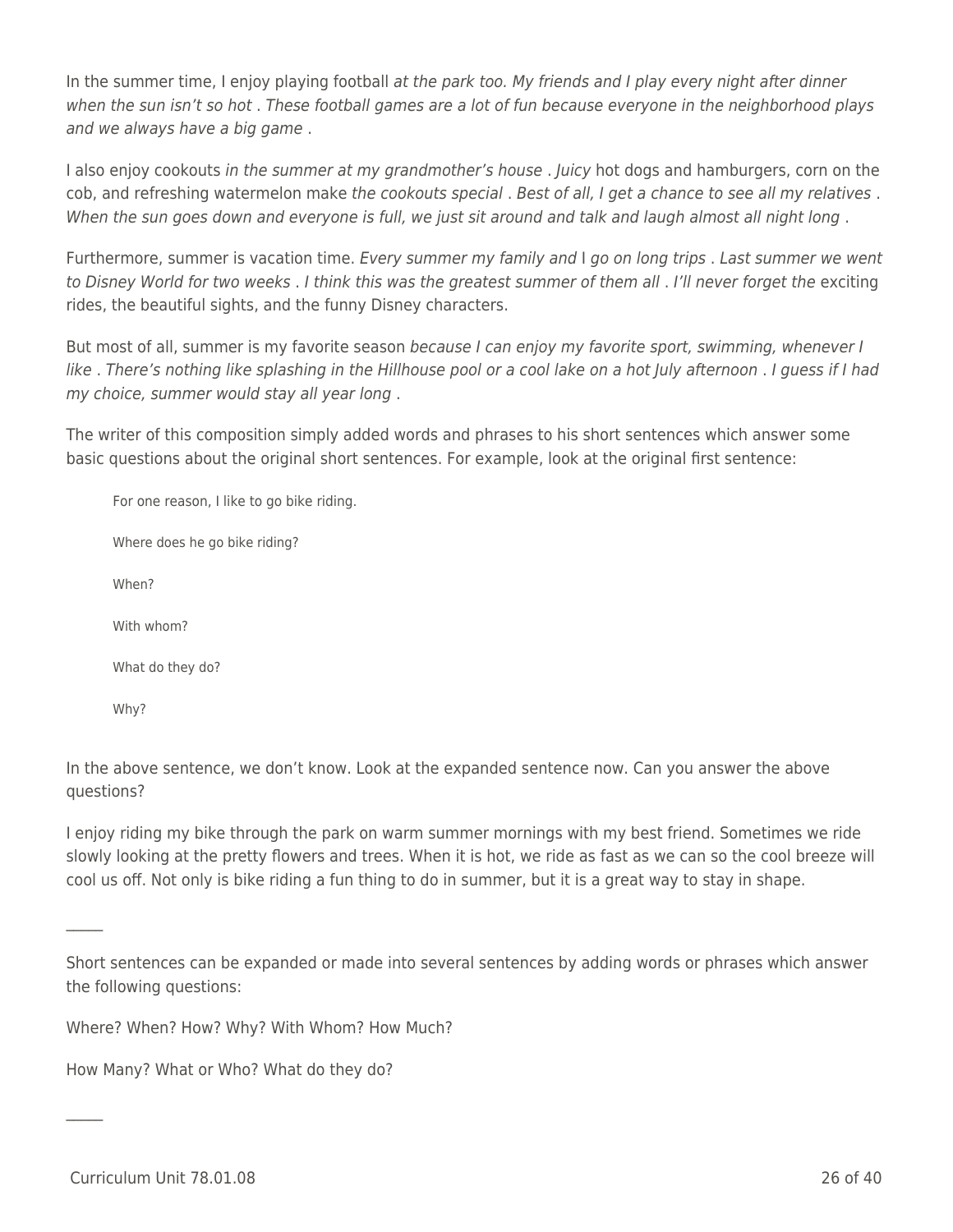NOW YOU TRY IT . . . . . .

See if you can expand this short sentence into a more interesting one the same way:

The dog barks.

 $\mathcal{L}=\mathcal{L}^{\mathcal{L}}$  , where  $\mathcal{L}^{\mathcal{L}}$ 

 $\mathcal{L}=\mathcal{L}^{\mathcal{L}}$  , where  $\mathcal{L}^{\mathcal{L}}$ 

 $\overline{\mathcal{L}}$  , and the set of the set of the set of the set of the set of the set of the set of the set of the set of the set of the set of the set of the set of the set of the set of the set of the set of the set of the s

**Fun Sheet 1**

#### **Sentence Expansion**

Directions: Expand these short sentences into longer ones or several by providing answers to the questions when? with whom? how? why? how much? what or whom? and what they do.

Every question doesn't have to be answered and you may work in any order when providing answers to the questions. Use your imagination. Make them interesting and fun to read.

1. Dragons are scary.  $\mathcal{L}=\mathcal{L}^{\mathcal{L}}$  , where  $\mathcal{L}^{\mathcal{L}}$ 

 $\mathcal{L}=\mathcal{L}^{\mathcal{L}}$  , where  $\mathcal{L}^{\mathcal{L}}$  $\mathcal{L}=\mathcal{L}^{\mathcal{L}}$  , where  $\mathcal{L}^{\mathcal{L}}$ 

 $\mathcal{L}=\mathcal{L}^{\mathcal{L}}$  , where  $\mathcal{L}^{\mathcal{L}}$ 2. Parents are no fun.

 $\mathcal{L}=\mathcal{L}^{\mathcal{L}}$  , where  $\mathcal{L}^{\mathcal{L}}$  $\mathcal{L}=\mathcal{L}^{\mathcal{L}}$  , where  $\mathcal{L}^{\mathcal{L}}$  $\mathcal{L}=\mathcal{L}^{\mathcal{L}}$  , where  $\mathcal{L}^{\mathcal{L}}$  $\mathcal{L}=\mathcal{L}^{\mathcal{L}}$  , where  $\mathcal{L}^{\mathcal{L}}$ 

 $\mathcal{L}=\mathcal{L}^{\mathcal{L}}$  , where  $\mathcal{L}^{\mathcal{L}}$  $\mathcal{L}=\mathcal{L}^{\mathcal{L}}$  , where  $\mathcal{L}^{\mathcal{L}}$  $\mathcal{L}=\mathcal{L}^{\mathcal{L}}$  , where  $\mathcal{L}^{\mathcal{L}}$  $\mathcal{L}=\mathcal{L}^{\mathcal{L}}$  , where  $\mathcal{L}^{\mathcal{L}}$ 

3. Teachers get me mad.

4. Birthdays are special.

 $\mathcal{L}=\mathcal{L}^{\mathcal{L}}$  , where  $\mathcal{L}^{\mathcal{L}}$  $\mathcal{L}=\mathcal{L}^{\mathcal{L}}$  , where  $\mathcal{L}^{\mathcal{L}}$  $\mathcal{L}=\mathcal{L}^{\mathcal{L}}$  , where  $\mathcal{L}^{\mathcal{L}}$  $\mathcal{L}=\mathcal{L}^{\mathcal{L}}$  , where  $\mathcal{L}^{\mathcal{L}}$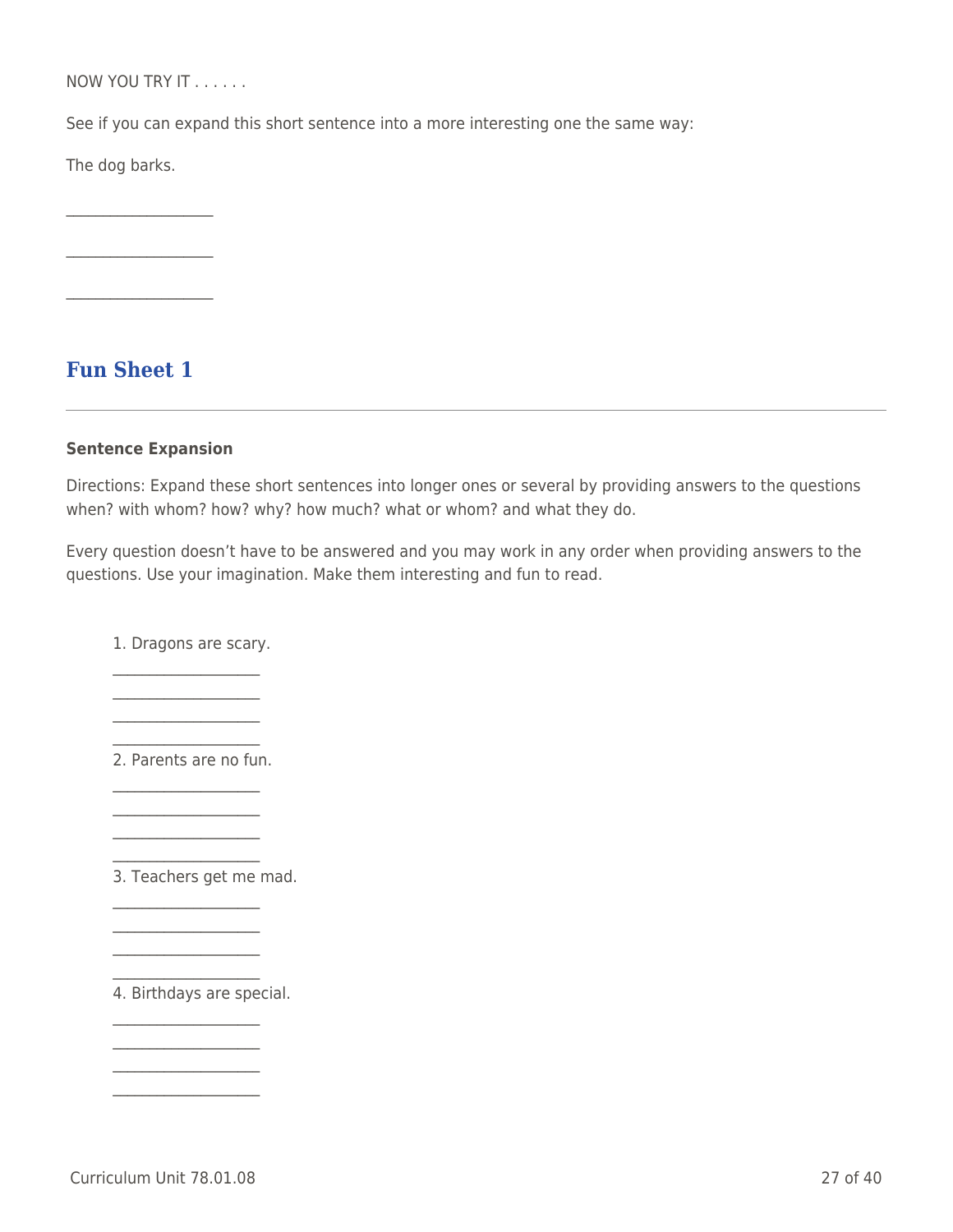## **Expressing an Opinion**

Expansion Sheet

Opening Statement: \_\_\_\_\_\_\_\_\_\_\_\_\_\_\_\_\_\_\_\_

Keeping your topic in mind, expand each of the reasons in your paragraph by answering the questions, where, when, how, why, with whom, how much, how often, how many, what kind, which one, what you, it, or they do. Each of your expanded sentences can become new paragraphs. Work in any order. Use as many as you can.

| Sentence 2.             |  |
|-------------------------|--|
|                         |  |
| Sentence 3.             |  |
|                         |  |
| Sentence 4.             |  |
|                         |  |
| Sentence 5.             |  |
|                         |  |
| <b>Closing Sentence</b> |  |

 $\mathcal{L}=\mathcal{L}^{\mathcal{L}}$  , where  $\mathcal{L}^{\mathcal{L}}$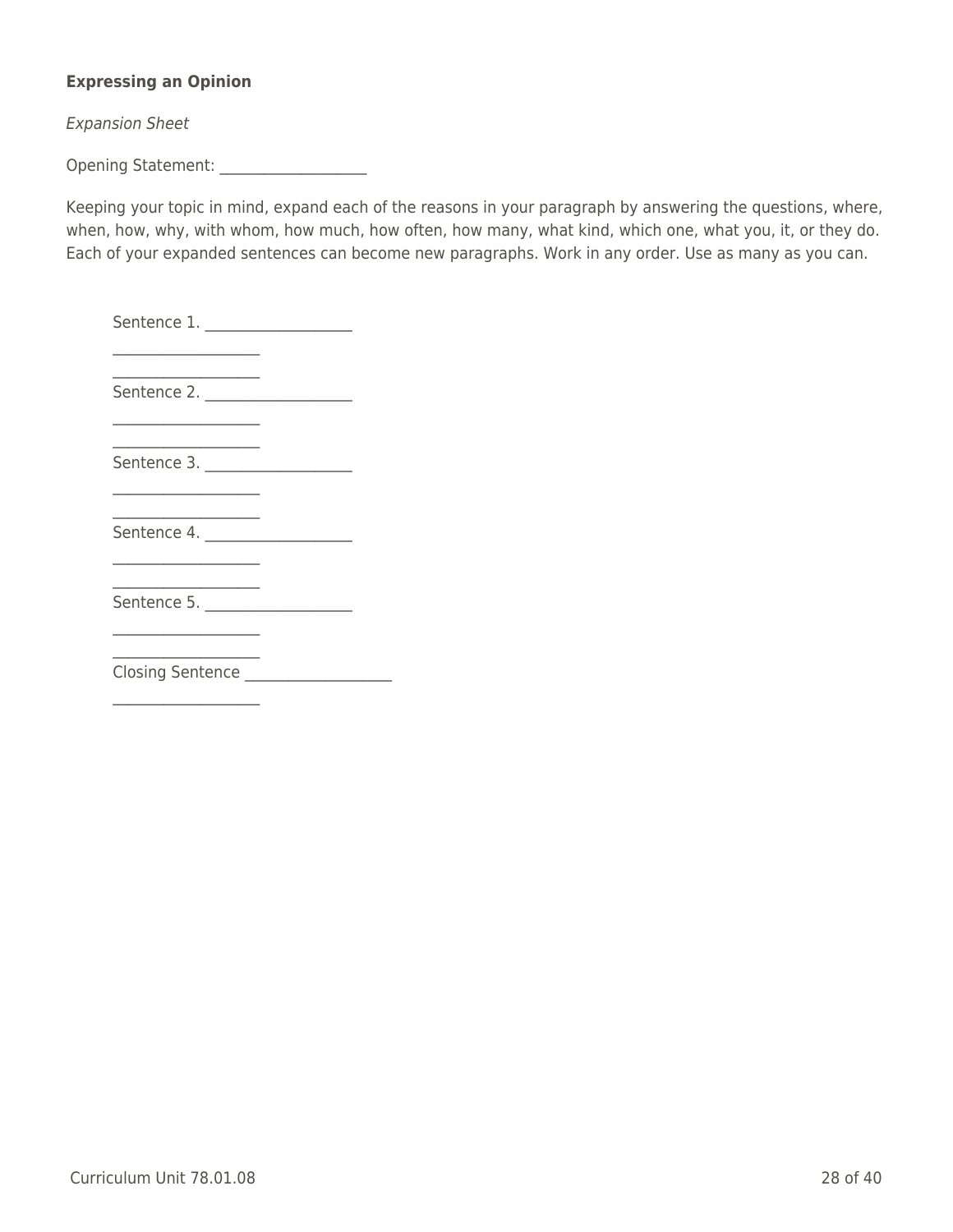## **Expressing an Opinion**

## **Recognizing Both Sides**

### Model 5

Read the following paragraph. Notice the pattern the author has used.

The statement "teenagers are good for nothing" is untrue. For one reason, all teenagers cannot act in the same way because they all have different personalities and have been raised differently. For another reason, most teenagers are hard-working and sincere young adults. Most study hard, respect adults, and grow into useful and responsible adults. Admittedly, there are those who do get involved in crime, take drugs, and disrupt schools. But this is only a very small percentage. To consider all teenagers "good for nothing" because of these kids is wrong.

The organization is the same as all those we have looked at or written so far. However, sometimes when expressing an opinion, it's a good idea to consider both sides of an issue when coming to a conclusion. By considering both sides, the writer here has presented a much stronger argument.

Notice the arrangement of the transitional words:

For one reason, For another, Admittedly, But,

("Expressing an Opinion Plan Sheet 1" can be used for an assignment of this type. Similar Transitions may be substituted.)

## Expository Paragraphs

Teacher's Note : Before introducing students to Expository Writing, a short unit in using resource materials could be taught. For the first assignment in this section, my students were asked to consider a place they would like to visit. For the initial assignment, this opening sentence was provided:

If I could visit any place in the world . . .

Rather than use opinions and unconvincing reasons, students were directed to encyclopedias, atlases, travel brochures, and similar materials to find out about the places of interest, cultures, and traditions, to include in the composition. Pertinent facts were picked from these materials to defend their thesis. As a follow up activity, a letter-writing unit was taught in the traditional way, in which students wrote to embassies, the United Nations, and state capitals to request pictures and additional information about the place they wrote.

This worked quite well and all my students enjoyed sharing their mail with the other members of the class. Finally, all the compositions, pictures, brochures, and maps were put on display under the heading of "The Room Ill Travel Agency."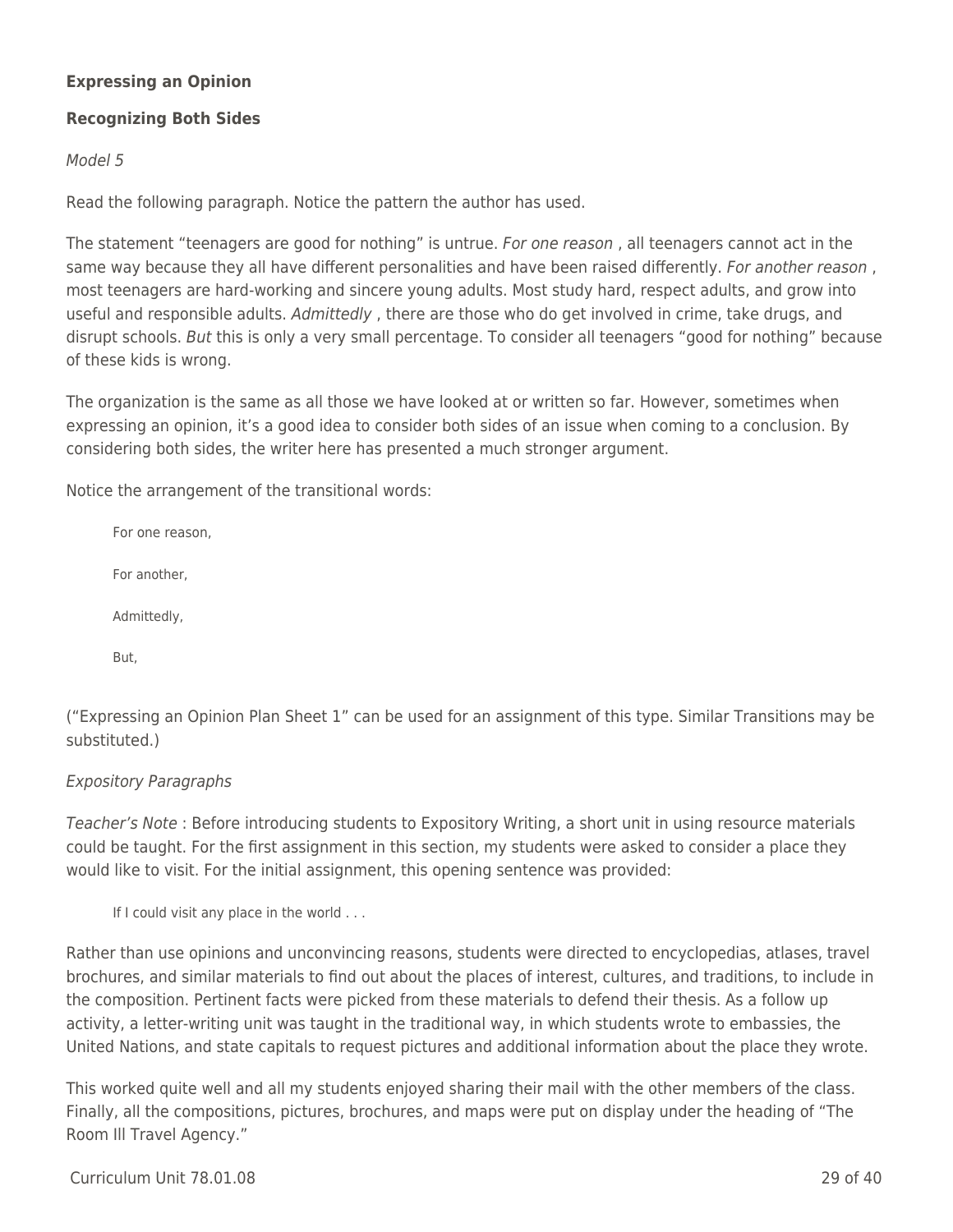Until students master the correct use of resource materials, it is suggested that open-ended topic sentences be provided which will lend themselves easily to research. Obviously, the ability of the class should dictate the level of difficulty for the assignments.

## **Plan Sheet #2**

 $\mathcal{L}=\mathcal{L}^{\mathcal{L}}$  , where  $\mathcal{L}^{\mathcal{L}}$ 

 $\mathcal{L}=\mathcal{L}^{\mathcal{L}}$  , where  $\mathcal{L}^{\mathcal{L}}$ 

 $\mathcal{L}=\mathcal{L}^{\mathcal{L}}$  , where  $\mathcal{L}^{\mathcal{L}}$ 

 $\mathcal{L}=\mathcal{L}^{\mathcal{L}}$  , where  $\mathcal{L}^{\mathcal{L}}$ 

 $\overline{\mathcal{L}}$  , and the set of the set of the set of the set of the set of the set of the set of the set of the set of the set of the set of the set of the set of the set of the set of the set of the set of the set of the s

 $\mathcal{L}=\mathcal{L}^{\mathcal{L}}$  , where  $\mathcal{L}^{\mathcal{L}}$ 

 $\overline{\mathcal{L}}$  , and the set of the set of the set of the set of the set of the set of the set of the set of the set of the set of the set of the set of the set of the set of the set of the set of the set of the set of the s

 $\mathcal{L}=\mathcal{L}^{\mathcal{L}}$  , where  $\mathcal{L}^{\mathcal{L}}$ 

 $\mathcal{L}=\mathcal{L}^{\mathcal{L}}$  , where  $\mathcal{L}^{\mathcal{L}}$ 

 $\mathcal{L}=\mathcal{L}^{\mathcal{L}}$  , where  $\mathcal{L}^{\mathcal{L}}$ 

 $\mathcal{L}=\mathcal{L}^{\mathcal{L}}$  , where  $\mathcal{L}^{\mathcal{L}}$ 

 $\mathcal{L}=\mathcal{L}^{\mathcal{L}}$  , where  $\mathcal{L}^{\mathcal{L}}$ 

 $-$ 

## **Writing an Expository Paragraph**

Topic: \_\_\_\_\_\_\_\_\_\_\_\_\_\_\_\_\_\_\_\_

Opening Sentence: \_\_\_\_\_\_\_\_\_\_\_\_\_\_\_\_\_\_\_\_

Details—Facts—Important Information:

Transitional Words and Sentences:

Clincher or Concluding Sentence:

Spelling:

Curriculum Unit 78.01.08 30 of 40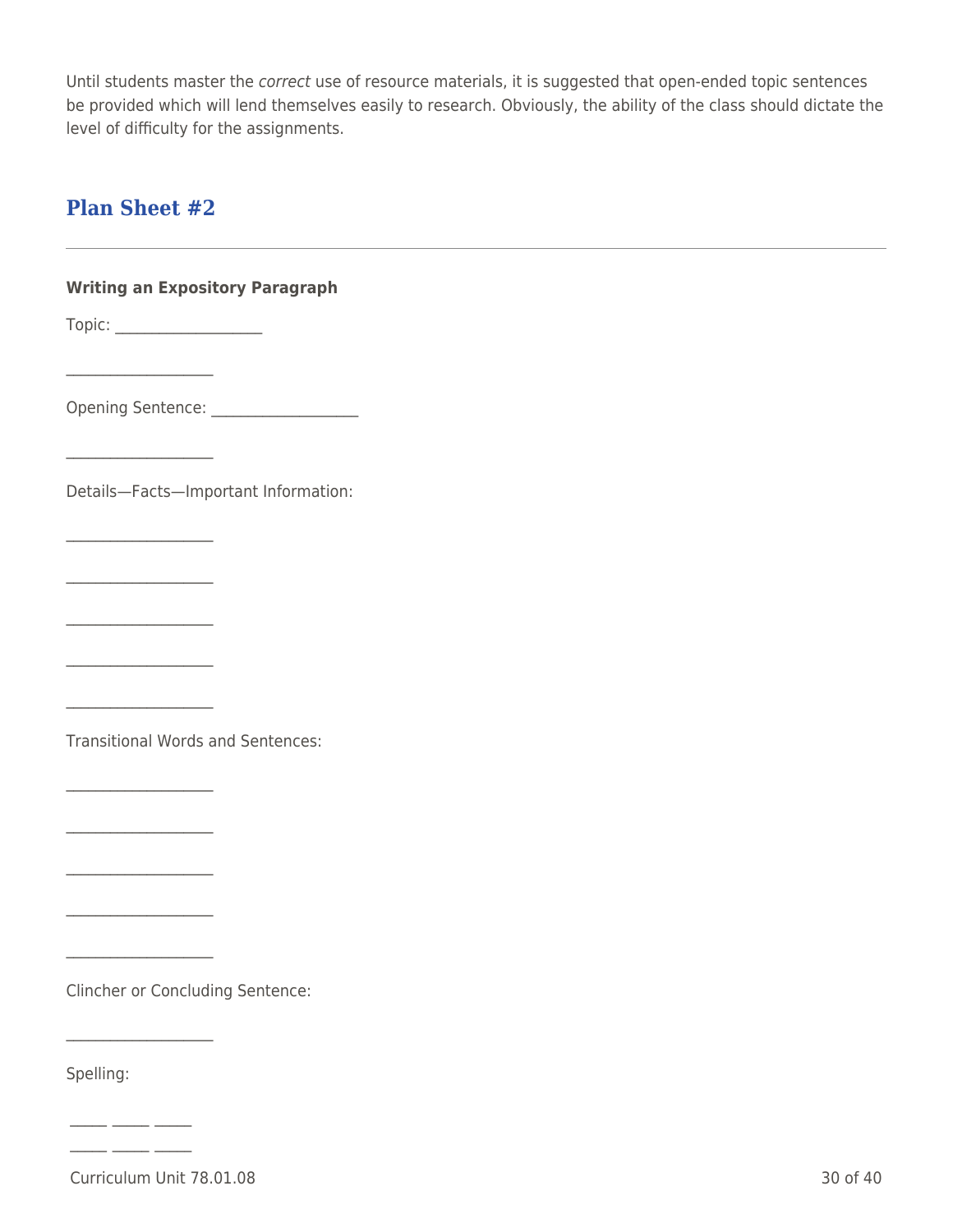Vocabulary:

 $\frac{1}{2}$  ,  $\frac{1}{2}$  ,  $\frac{1}{2}$  ,  $\frac{1}{2}$  ,  $\frac{1}{2}$ 

 $\_$   $\_$   $\_$   $\_$   $\_$ 

 $\frac{1}{2}$  ,  $\frac{1}{2}$  ,  $\frac{1}{2}$  ,  $\frac{1}{2}$  ,  $\frac{1}{2}$ 

 $-$ 

## *Writing a "How-to Paragraph* **"**

Pretend you had never heard of a ham and cheese sub. Your friend gave you directions to make one. After reading these instructions, could you make one? Pay attention to the transitional words. They have been underlined for you.

Making a ham and cheese sub is quite simple. Before you start, be sure to have all the ingredients handy. For example , I use fresh Italian bread, ham, cheese, lettuce, tomatoes, onions, green peppers, oil, and salt and pepper.

First, using a sharp knife, cut the bread lengthwise making sure you don't cut all the way through so that the two halves fall apart. Fold the loaf in half lengthwise.

Next, take the ham slices and place them generously along one slice of the loaf. Now , pile on the cheese the same way. Be sure to cover all the bread.

Then take your lettuce tomatoes onions green peppers, and whatever else you like, and place these on the cheese one layer at a time.

After you have completed this, sprinkle some salad oil along both sides of the bread. Now , season to taste with salt and pepper, garlic powder, or any other seasoning you like.

Finally , gently close both slices together, cut the load in half, and eat.

Activity:

Using this "recipe" as your model, write a "how to paragraph" about making a peanut butter and jelly sandwich. Be careful! It could get messy!

## *Student Sample*

If I could visit any place in the world  $\dots\dots$ .

If I could visit any place in the world I would visit Japan. I would like to learn about their way of life, use chop sticks, and wear the clothing the Japanese women wear, especially the long and loose robes.

I would like to go to beautiful Shiraito Waterfall. It is eighty-seven feet high. I would also visit their beautiful Inland Sea Island. It is noted for its shrine which is built on supports running into the sea.

Japan also has a pleasant climate. Two ocean currents influence Japan's climate. For example, in the winter, the towering mountains of Central Honshu become a paradise for skiers like me. In autumn, the Japanese scene attracts many hikers and campers. Just by reading about all this I know it must be a beautiful scene.

Another sight I would like to see is Lake Kawaguchi. It is one of the five beautiful lakes at the bottom of Mount

## Curriculum Unit 78.01.08 31 of 40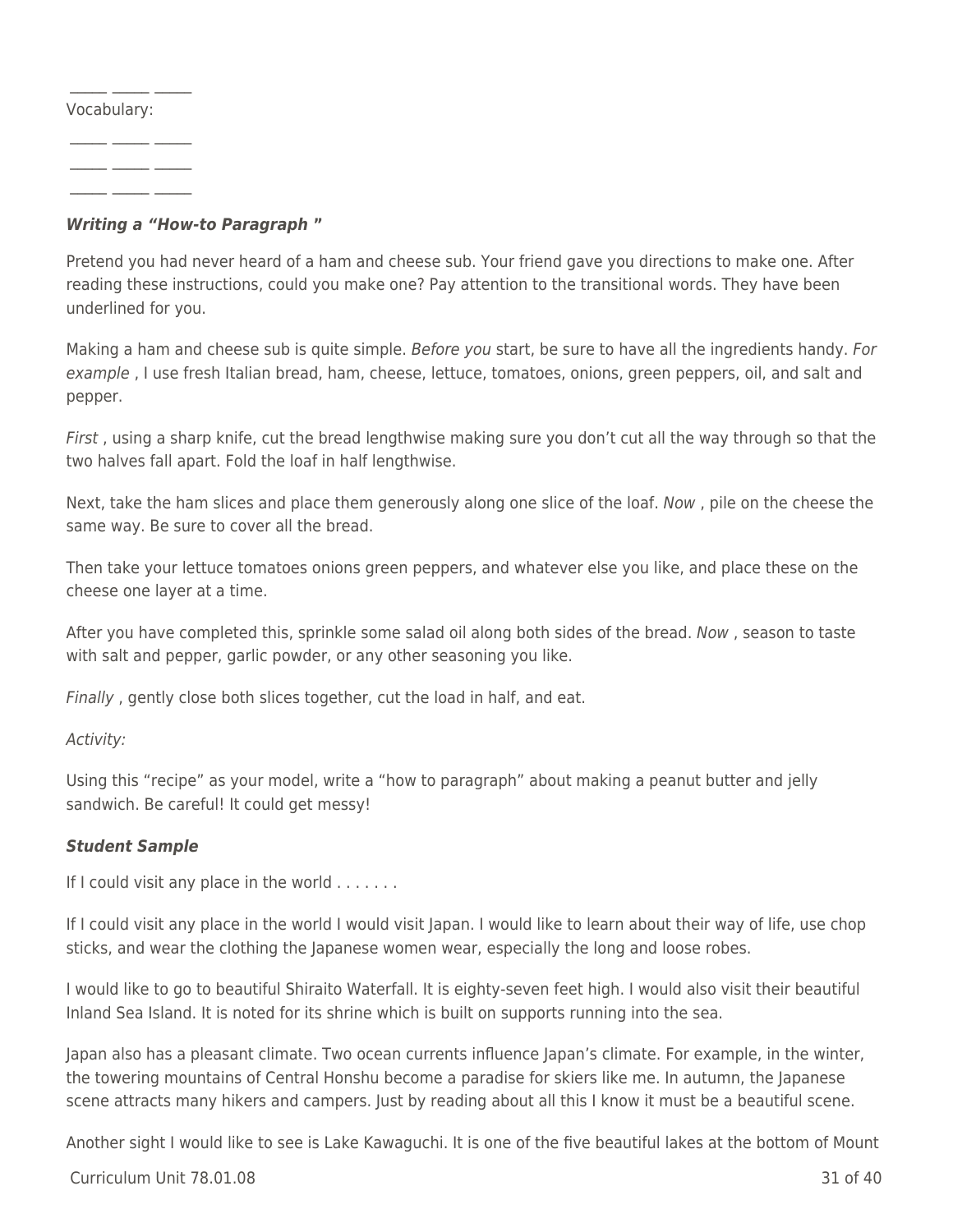Fuji, Japan's highest mountain. Fuji is very beautiful and very famous. The mountain peak reaches 10,000 feet.

A visit to Japan would be an unforgettable experience.

TEACHER'S NOTE : The plan sheet, "Writing an Expository Paragraph" is used exactly as the first plan sheet. Instead of opinions, facts, picked out from resource materials, are used to support the thesis. (This student was a "remedial" student.)

#### *Description Narration*

By the time your class has reached this section, use of the plan sheets should be a very simple operation. Continue to follow the suggested sequence. Initially provide examples and models. Have students pick out descriptive passages from their reading materials. With each composition, introduce a new skill. Several student samples are included. The first assignment was a simple narrative of an every day activity, While the second was a composition stressing the use of figurative language. Both came from an "average division."

Included also, are several "poems," written by remedial students. Originally prose, these pieces were transformed into "poems" by the students.

## **Plan Sheet #3**

| <b>Writing a Descriptive Paragraph</b>        |
|-----------------------------------------------|
|                                               |
|                                               |
| I. Opening Statement:                         |
|                                               |
| II. Description:                              |
| Where were you?-What were you doing? ________ |
| What did you see? ________                    |
| What did you hear? _________                  |
| What did you taste? _________                 |
| What did you touch? _________                 |
| What did you feel? _________                  |
| III. Sentences:                               |
|                                               |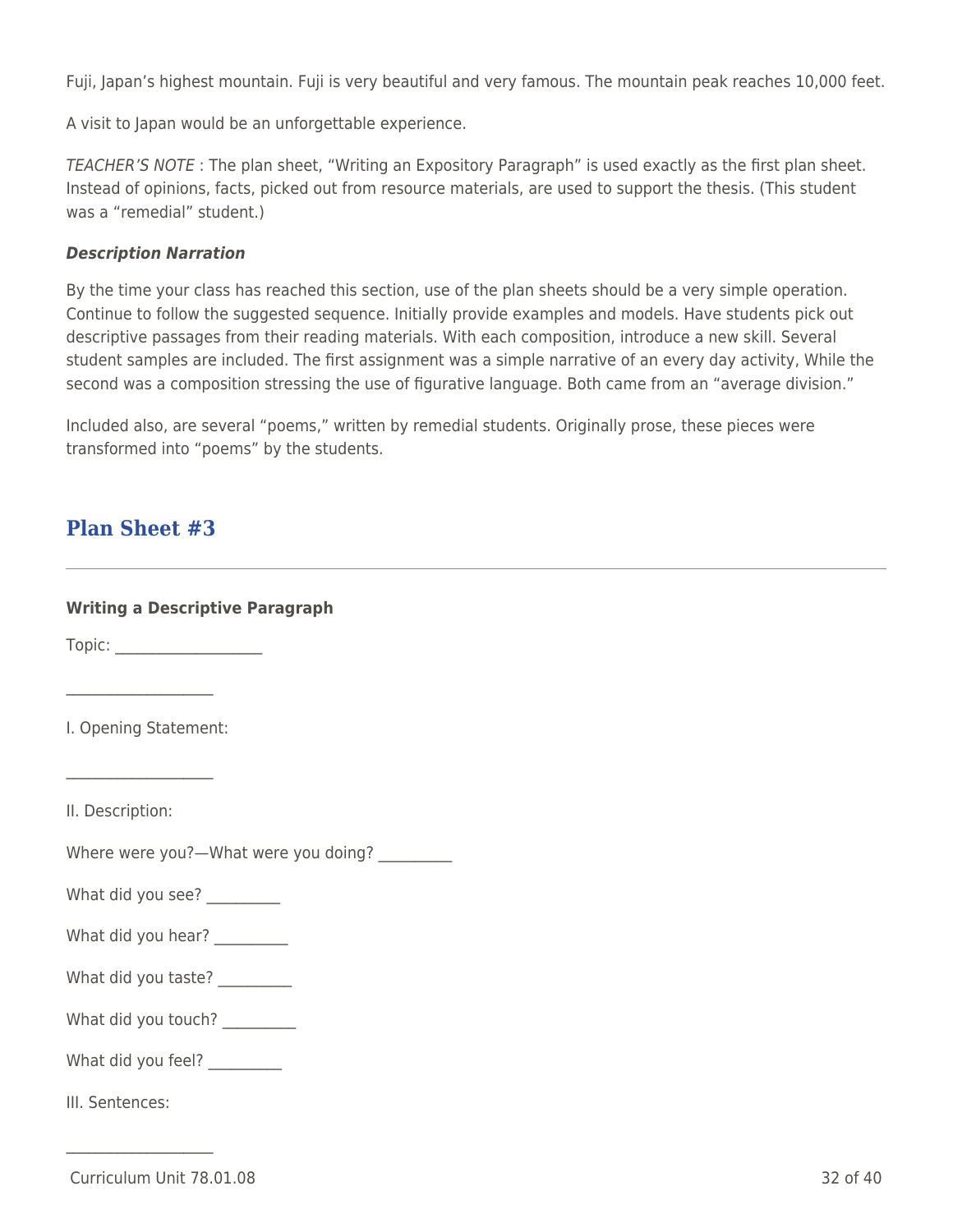IV. Clincher or Concluding Sentence:

 $\mathcal{L}_\text{max}$  and  $\mathcal{L}_\text{max}$  and  $\mathcal{L}_\text{max}$ 

 $\mathcal{L}=\mathcal{L}^{\mathcal{L}}$  , where  $\mathcal{L}^{\mathcal{L}}$ 

 $\overline{\mathcal{L}}$  , and the set of the set of the set of the set of the set of the set of the set of the set of the set of the set of the set of the set of the set of the set of the set of the set of the set of the set of the s

 $\mathcal{L}=\mathcal{L}^{\mathcal{L}}$  , where  $\mathcal{L}^{\mathcal{L}}$ 

\_\_\_\_\_\_\_\_\_\_\_\_\_\_\_\_\_\_\_\_

V. Spelling:

 $\overline{\phantom{a}}$   $\overline{\phantom{a}}$   $\overline{\phantom{a}}$   $\overline{\phantom{a}}$   $\overline{\phantom{a}}$   $\overline{\phantom{a}}$   $\overline{\phantom{a}}$  $\overline{\phantom{a}}$   $\overline{\phantom{a}}$   $\overline{\phantom{a}}$   $\overline{\phantom{a}}$   $\overline{\phantom{a}}$ 

VI. Vocabulary:

 $\overline{\phantom{a}}$   $\overline{\phantom{a}}$   $\overline{\phantom{a}}$   $\overline{\phantom{a}}$   $\overline{\phantom{a}}$   $\overline{\phantom{a}}$   $\overline{\phantom{a}}$   $\overline{\phantom{a}}$   $\overline{\phantom{a}}$   $\overline{\phantom{a}}$   $\overline{\phantom{a}}$   $\overline{\phantom{a}}$   $\overline{\phantom{a}}$   $\overline{\phantom{a}}$   $\overline{\phantom{a}}$   $\overline{\phantom{a}}$   $\overline{\phantom{a}}$   $\overline{\phantom{a}}$   $\overline{\$ 

 $\overline{\phantom{a}}$   $\overline{\phantom{a}}$   $\overline{\phantom{a}}$   $\overline{\phantom{a}}$   $\overline{\phantom{a}}$ 

 $\overline{\phantom{a}}$  , and the set of  $\overline{\phantom{a}}$ 

 $-$ 

## **Plan Sheet #4**

## **Writing Narratives**

Problem & Situation: \_\_\_\_\_\_\_\_\_\_\_\_\_\_\_\_\_\_\_\_

Interesting Opening Sentence:

Elements of Narrative:

 $\mathcal{L}=\mathcal{L}^{\mathcal{L}}$  , where  $\mathcal{L}^{\mathcal{L}}$ 

Who?  $\qquad$ 

| What happened? |  |
|----------------|--|
|----------------|--|

Where?  $\_\_$ 

 $\overline{\mathcal{L}}$  , and the set of the set of the set of the set of the set of the set of the set of the set of the set of the set of the set of the set of the set of the set of the set of the set of the set of the set of the s

How did you feel? \_\_\_\_\_\_\_\_\_\_

Sentences:

Curriculum Unit 78.01.08 33 of 40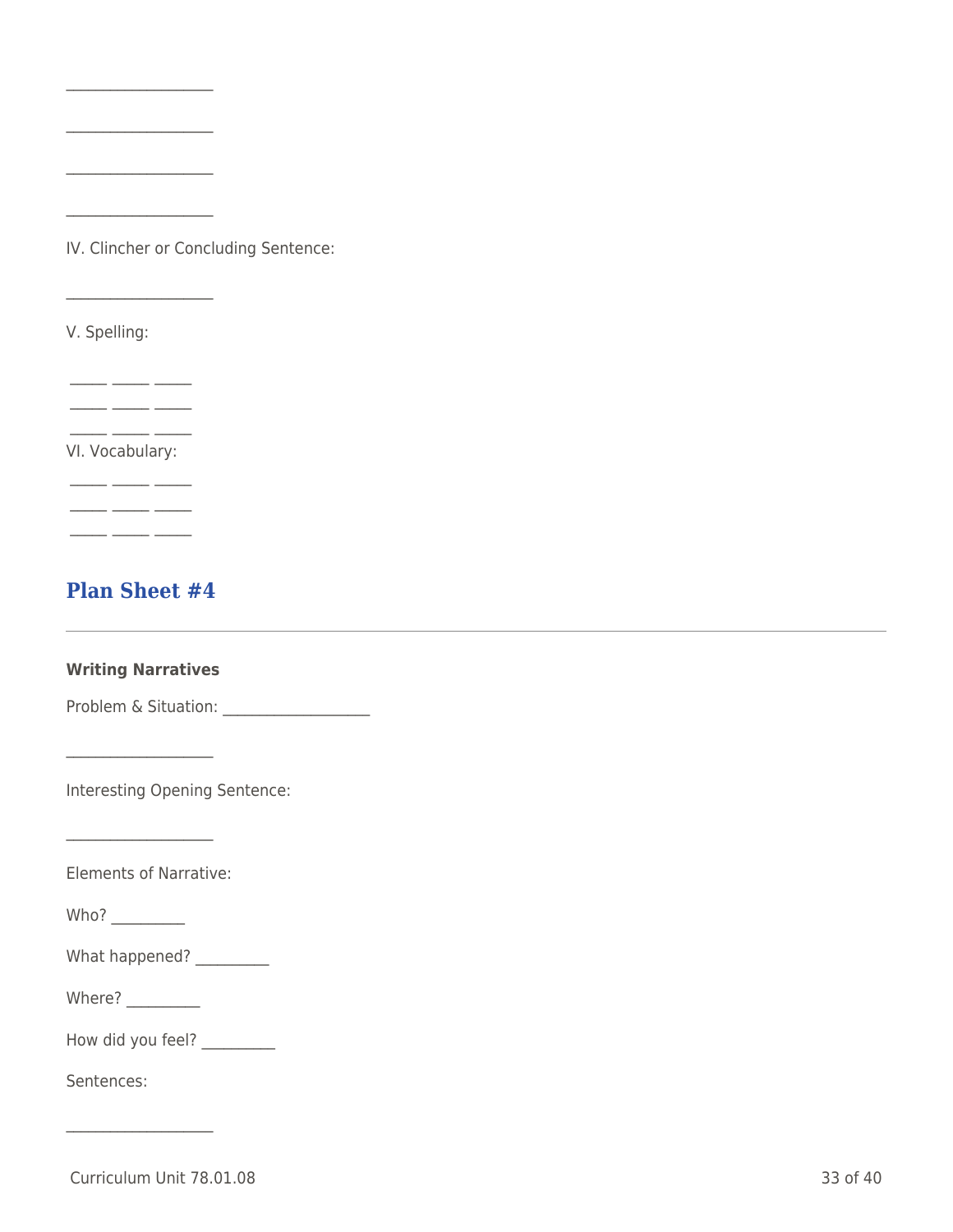| Spelling:   |  |
|-------------|--|
|             |  |
|             |  |
| Vocabulary: |  |
|             |  |
|             |  |

 $\mathcal{L}=\mathcal{L}^{\mathcal{L}}$  , where  $\mathcal{L}^{\mathcal{L}}$ 

 $\mathcal{L}=\mathcal{L}^{\mathcal{L}}$  , where  $\mathcal{L}^{\mathcal{L}}$ 

#### *Student Samples*

We were shopping around the store and were ready to check out. The lines were very Long, but we finally got there. The cashier was a lady; a young lady. She wore a red dress. She had a very clear complexion and reddish brown hair piled on top of her head. Her eyes, as bright blue as the sky, were highlighted by long lashes. Over her eyelids, she wore blue makeup which matched her eyes.

We laid our belongings on the counter and she pushed down the register buttons with her long red nails. She worked rapidly. When she was finished, she whispered softly "11.50." She opened a bag and started loading our belongings in it. When she was finished packing, we left the store.

#### The Cop

His hat was big and blue. His eyes were as blue as the fresh spring morning. His badge was like the North Star on a background of dark blue. The belt he wore was tightly woven black leather with a Colt .38 revolver strapped to hip right. To his left was strapped a set of shiny handcuffs. As he quickly walked down the street, he poetically twirled his nightstick like a conductor, leading his orchestra. The sun, directly overhead, beat down on his forehead. His shiny black shoes had the reflection of a mirror.

#### *Student Samples*

Rampage of Fear

On a cool and bright afternoon,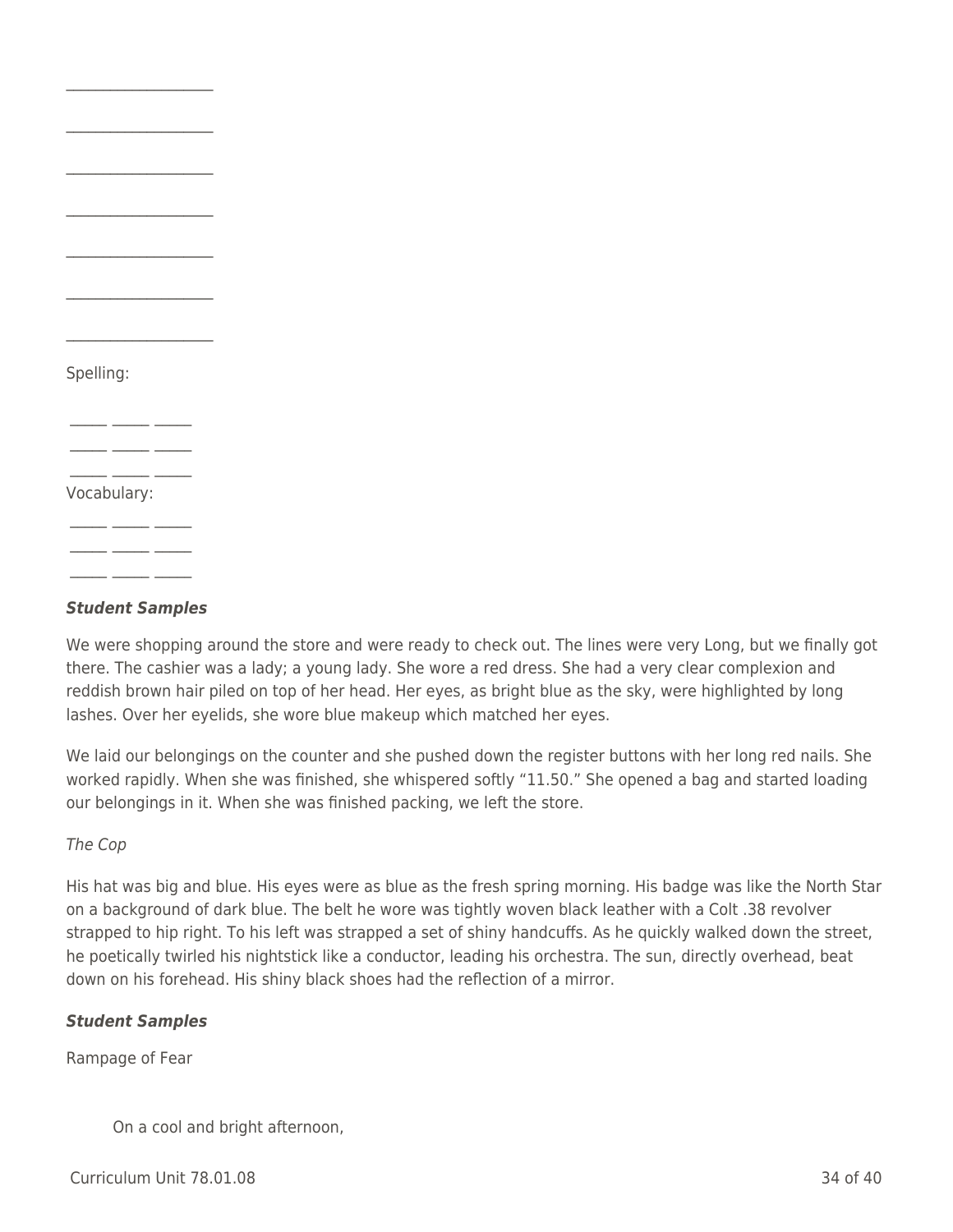With cool breezes and singing birds, The people downtown rush and push like ants, On a rampage of fear.

Soldiers at Attention

Soldiers at attention are like an orchard of trees, All in a row as straight as can be With the wind in the air, and birds in the trees, You can even hear them breathe.

Trees

Trees on a windy day sound like the whistle on a steamboat chugging through the harbor on a dark and cold night when the sky is filled with stars.

When the wind blows against the trees, they look like someone dancing at noon doing the "Hustle."

## *"Advanced" Activities*

It is suggested that the guide sheets provided here be used following several of the previous writing activities proposed in the unit. Allow your students to master several of the basic, as well as advanced, skills before assigning any of these activities.

It is suggested that these plan sheets serve as a model for the teacher. They may be modified or altered in any way to facilitate the needs of individual teachers and classroom objectives. From my experience with my eighth graders, I can say that the forms, as they appear here, have worked well with the objectives of my lessons.

Expansion would take place following transferral of the provided information.

## *Writing about Biographies*

Fill in this guide sheet with any acceptable information. You can expand, change, or use any part of the plan sheet to help you write about the biography you have read.

Curriculum Unit 78.01.08 35 of 40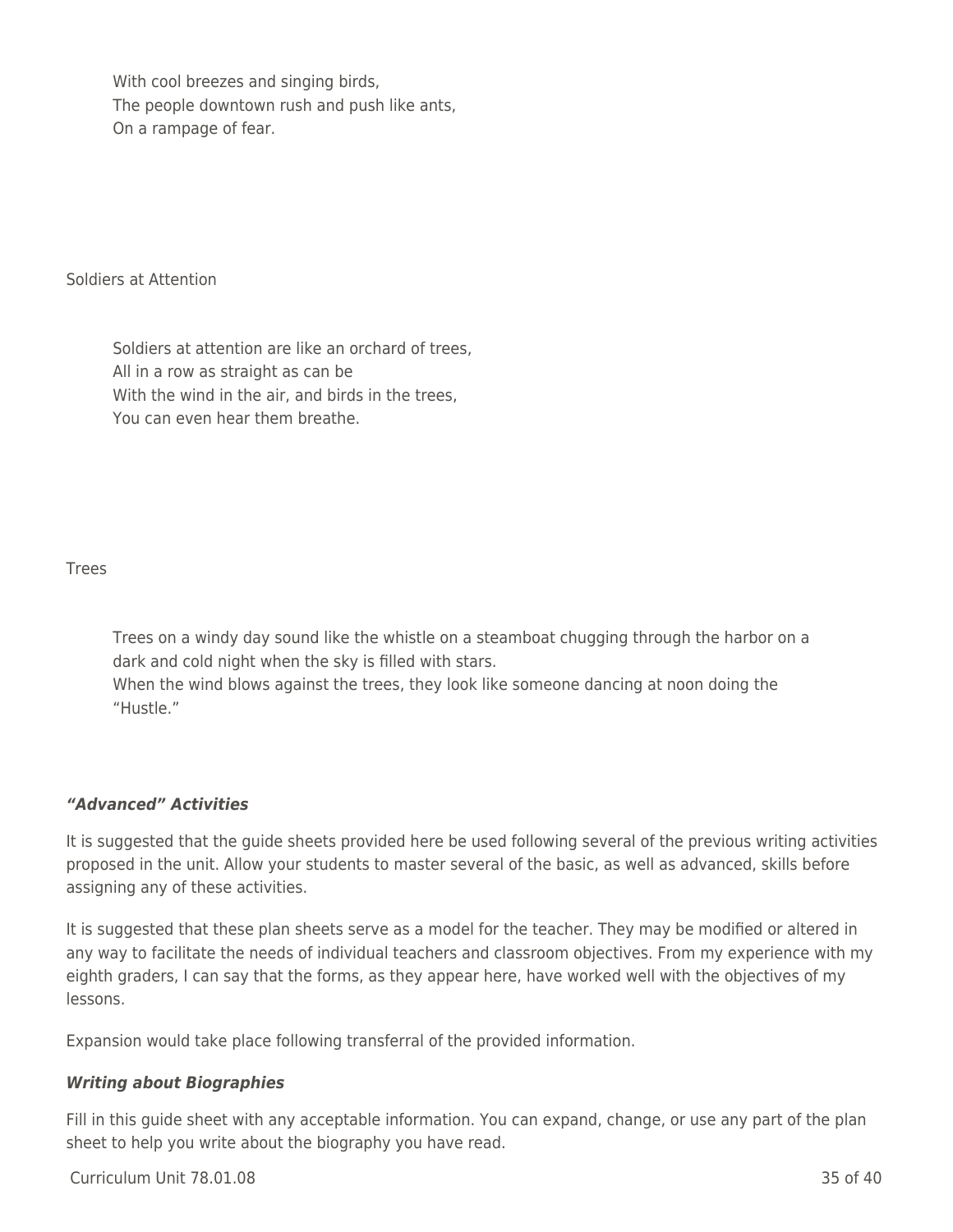written by and is the story of the famous and think the book is because in the famous and think the book is because

The most important part of life was when  $\Box$ .

I think an important lesson can be learned from Life. Although he/she .

I would recommend this book to because and because

### *Writing about Non-Fiction Selections*

Fill in the guide sheet with any acceptable information. You can expand, change, or use any part of this plan sheet to help you write about the non-fiction selection you have read.

\_\_\_\_\_ written by \_\_\_\_\_ is a non-fiction book about \_\_\_\_\_ . I thought the book was \_\_\_\_\_ because \_\_\_\_\_ .

In the book, the author told all about The pointed out that

The most interesting part of the book was \_\_\_\_\_ \_\_\_\_\_ \_\_\_\_\_\_ .I learned that \_\_\_\_\_\_ .

I would recommend this book to other students who because and because

### *Writing about Poetry*

Fill in the blanks of this guide sheet with any acceptable information. You can expand change, or use any part of this sheet to help you write about the poem you have read.

\_\_\_\_\_ is a \_\_\_\_\_ poem

written by . I enjoyed the poem because I thought that

The most interesting part of the poem for me was the way the author used . This helped me to understand the poem better because \_\_\_\_\_ \_\_\_\_\_ .

I enjoyed this poem because \_\_\_\_\_\_\_\_\_\_\_\_. I think other students might like it too because \_\_\_\_\_\_\_\_\_\_\_\_.

#### *Writing about Fiction*

Fill in this guide sheet with any acceptable information. You can expand, change, or use any part of the sheet to help you write about the book you have read.

written by  $\qquad$  is a(n)  $\qquad$  story about  $\qquad$  a  $\qquad$  . The story, which takes place  $\qquad$  during  $\qquad$  , is \_\_\_\_\_ \_\_\_\_\_ .

The most important character(s) in the story is (are) \_\_\_\_ \_\_\_\_\_ . He/she/they is/are \_\_\_\_\_ . \_\_\_\_\_ who \_\_\_\_\_ . His/her/their most important decision is when  $\Box$ . The problem is finally solved when  $\Box$ . I liked/disliked because .

The lesson that teaches is that 1.1 approve/disapprove of the ending because 1.1 The only change I might want to make in the story is that \_\_\_\_\_ \_\_\_\_\_\_.

I would recommend this book to other students who because in the state of  $\sim$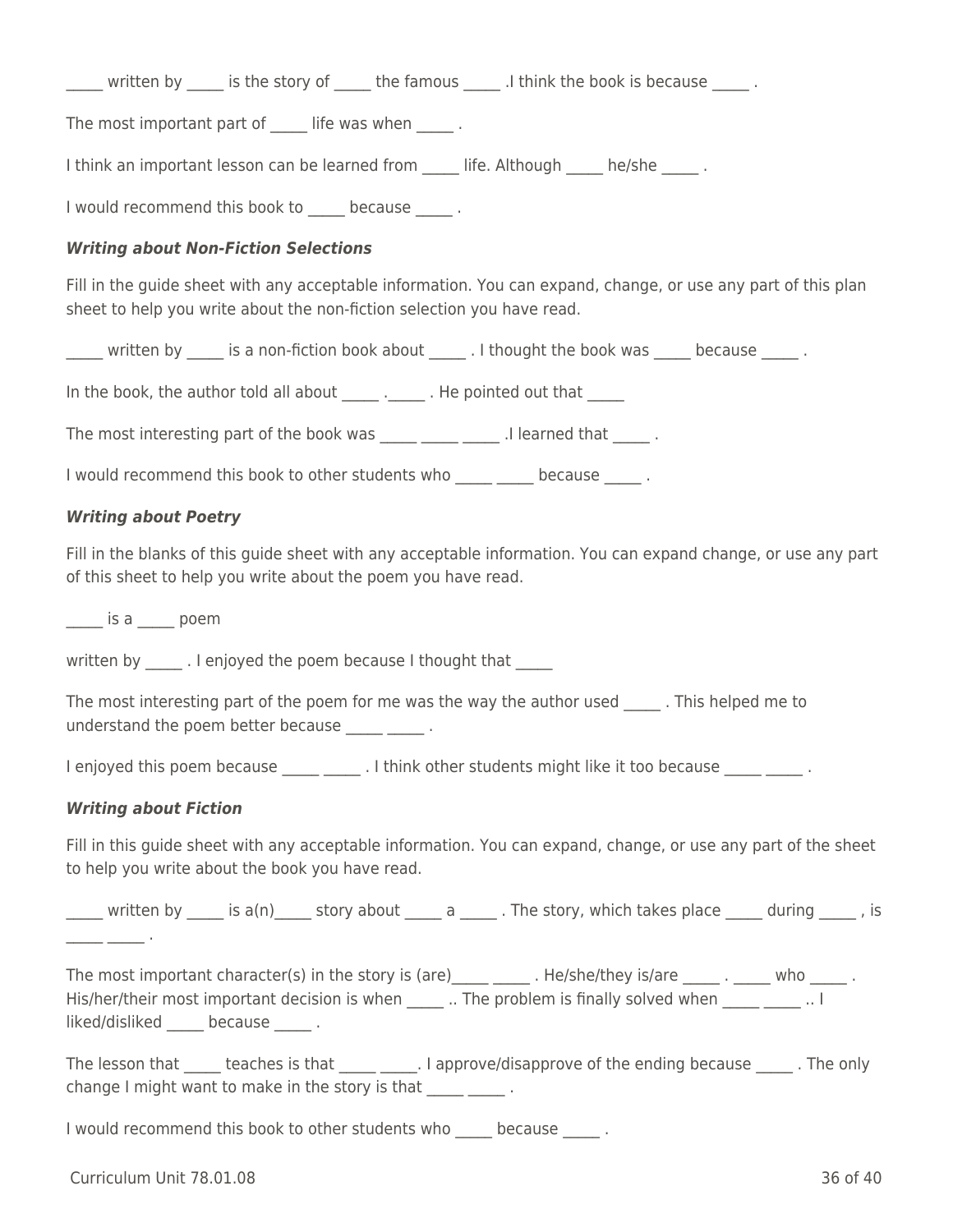## **Transitional Words and Expressions—Fact Sheet**

Many times, although the writer has developed his topic sentence well by providing enough information to support it, the reader might still have trouble following the organization of the paragraph. The sentences may not have been arranged in an easy to follow order. If this occurs, the paragraph is said to lack COHERENCE. Sometimes, it is necessary to provide the reader with clues that help him to follow the writer's train of thought more easily. Words which show the relationship of one sentence to another are called TRANSITIONAL EXPRESSIONS .

Types of Transitional Words : Transitional words may be classified or arranged according to the kind of relationship they show. If used properly, they will help improve your writing a great deal.

TO SHOW TIME OR STEPS Can be used in explanatory or narrative paragraphs. They help the reader see time and order.

first, second, then, finally, later,soon, now, formerly, after, meanwhile, immediately, in the meantime, afterwards, after a few minutes

PLACE OR POSITION (work well with description) here, nearby, opposite to, on the opposite side, beyond, outside, inside, ahead, behind, above, to the right (left), in the distance, below

#### *BETWEEN IDEAS*

Addition : and, and then, further, furthermore, also, likewise, too, again, in addition, then too, moreover, besides, next, first, secondly, thirdly, but most of all

Contrast : but, yet, and yet, however, nevertheless, still, on the other hand, on the contrary, after all, in contrast to this, at the same moment, although that may be true

Comparison : similarly, in a similar way, likewise, in the same way Illustration : for example, as an example, to illustrate, for instance, in fact Result : therefore, accordingly, consequently, thus, as a result, resulting in Summary : (can be used with the clincher sentence) in conclusion, in short, indeed, on the whole

THIS LIST IS NOT COMPLETE. THESE ARE THE MOST COMMON TRANSITIONAL WORDS YOU WILL SEE. LEARN TO USE THEM WELL AND YOUR WRITING WILL IMPROVE ALMOST IMMEDIATELY.

TEACHER NOTE : Introduce this list after several assignments. Introducing it prematurely will cause confusion.

#### *The Paragraph* **: Fact Sheet**

A paragraph is a group of related sentences which express a single idea. A paragraph may express an opinion, provide information through the use of facts and details, tell a story, or simply describe a person, a place, an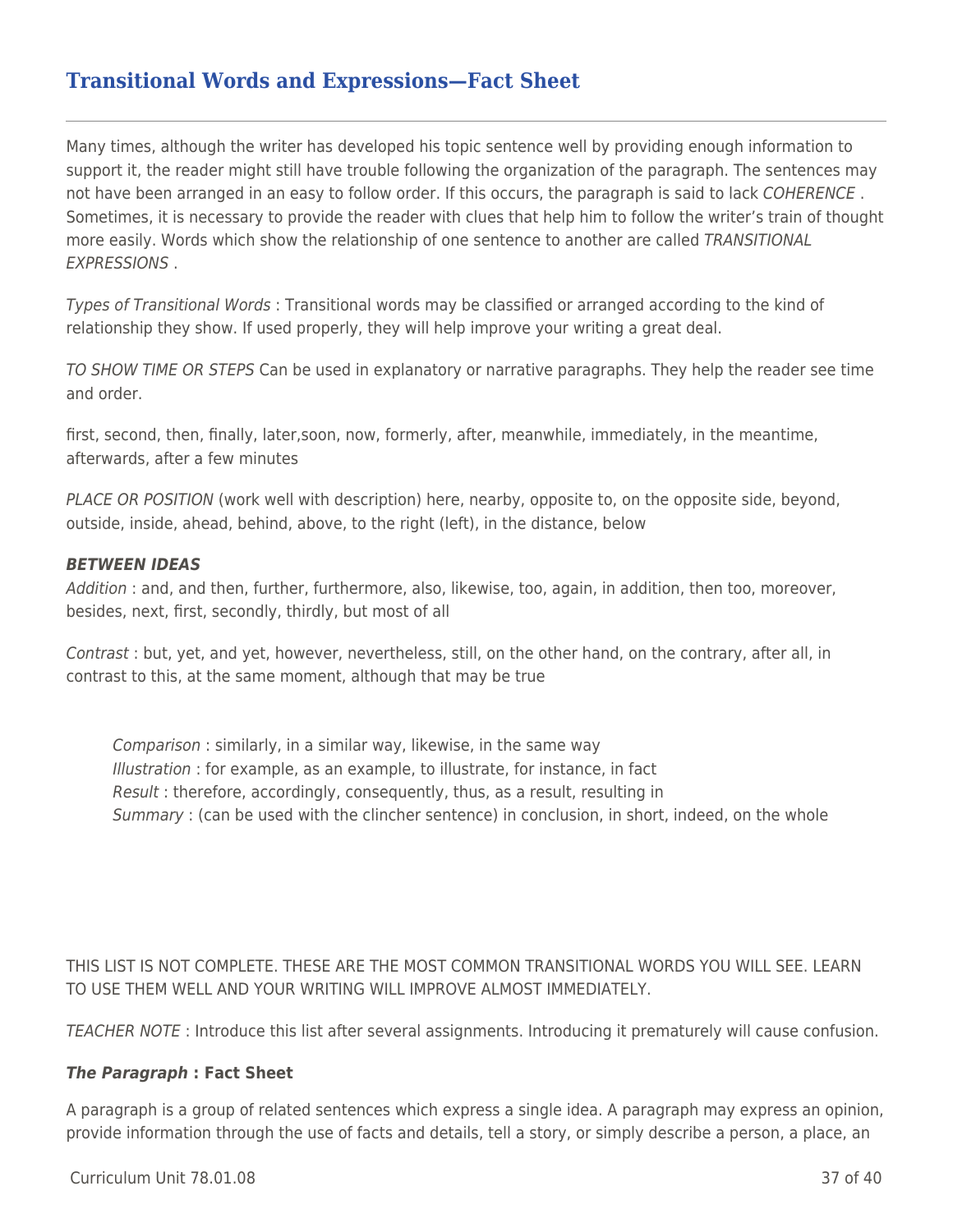object, or a feeling. Regardless of the type, a paragraph must always express one idea. The main idea of a paragraph may be stated in one sentence. This sentence is called the TOPIC SENTENCE. (We have been calling this sentence the OPENING STATEMENT.) All of the sentences must stick to the main idea. This is called UNITY. Everything in the paragraph must explain or illustrate the topic sentence.

Types of Paragraphs : There are four (4) basic types of paragraphs. The writer decides which type will best serve his purpose.

ARGUMENTATIVE PARAGRAPHS : Attempt to convince, persuade, or express an opinion through the use of reasons, facts, examples, or explanations. Newspaper editorials, Letters to the Editor, book and movie reviews, and political speeches, are only a few examples of this type of writing.

This is the type of paragraph we have been writing in class the last few weeks .

EXPLANATORY PARAGRAPHS : Give information, facts, informs, or explains.

This is the most common type of paragraph found in text books, encyclopedias, instruction books, many news stories, or any other type of writing whose purpose it is to provide information or explanation.

\*This type may also be called an EXPOSITORY PARAGRAPH. (From the word "Expose" which means to show or uncover.)

DESCRIPTIVE PARAGRAPHS : Describes persons, places, objects, feelings. Good writers make the reader FEEL as well as SEE what he is describing. All stories have descriptive paragraphs.

NARRATIVE PARAGRAPHS: Tell a story, relate an incident or a series of events. Should tell the reader WHEN, WHERE, WHAT HAPPENED, and HOW THE WRITER FELT. To be effective, all of these questions should be answered.

In longer pieces of writing, the author may use several of these types. Many times, the paragraphs will contain elements of each type. That is, a narrative paragraph should have description in it, a descriptive paragraph may have narration in it. As you become better writers, you will be able to do this!

TEACHER NOTE: Introduce these "Textbook" definitions after your students have been exposed to all four types of paragraphs.

# **Teacher Bibliography**

Books

Applegate, Maurice. Freeing Children to Write . Illinois: Harper and Row, 1963.

Boylan, William A., Constance Fuller, and Albert Taylor. New Methods in Composition 3-5 . New York: C. Scribner, 1969.

Bradock, Richard Reed. Research in Written Composition . Illinois: National Council of Teachers of English,

Curriculum Unit 78.01.08 38 of 40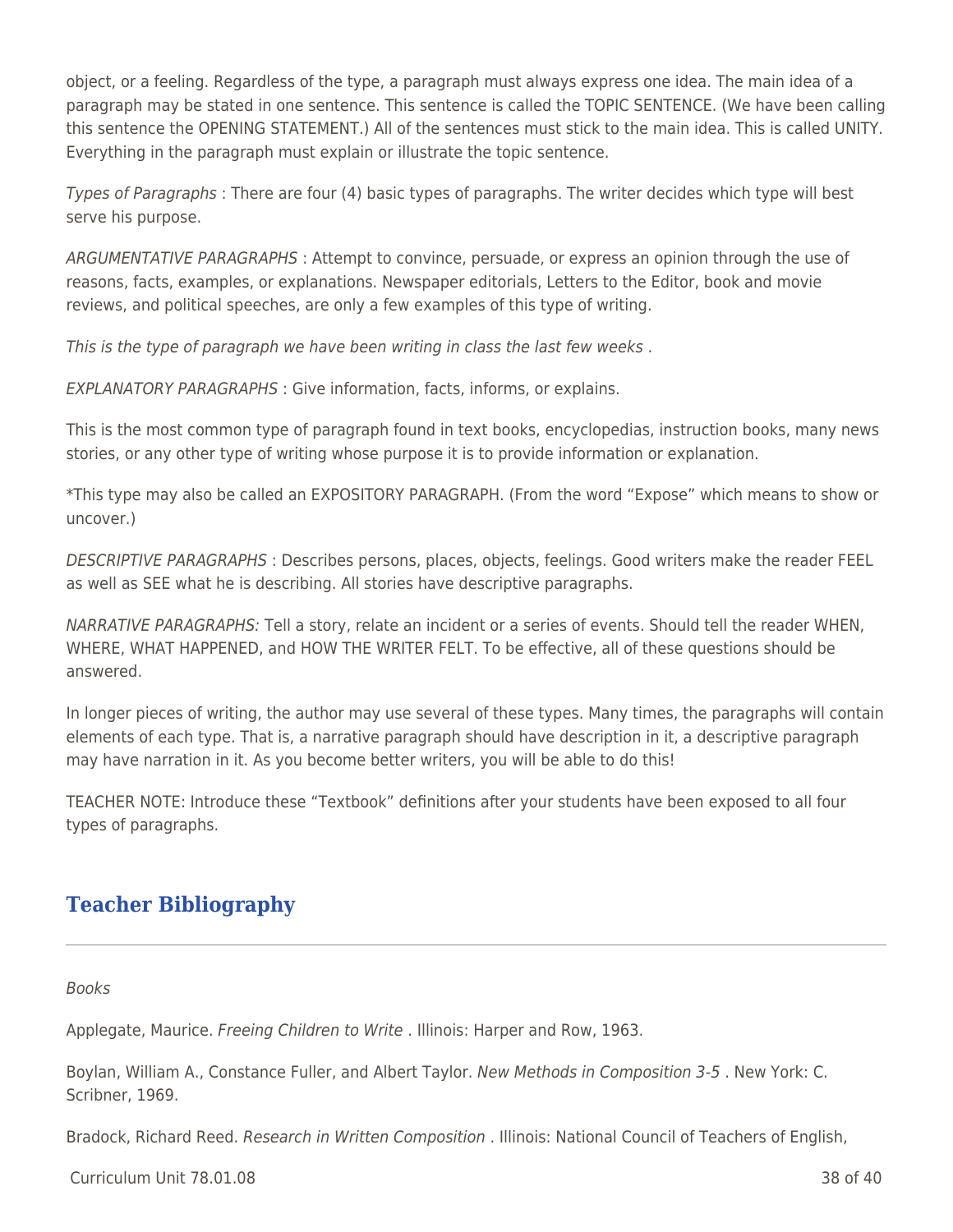1963.

Burns, Shannon, et al. An Annotated Bibliography of Texts on Writing Skills . New York: Garland, 1976.

Deming, Georgia. Methods and Materials for Composition in Intermediate and Grammar Grades . New York: Simon and Schuster, 1970.

Jenkinson, Edward B., and Donald A. Seybold. Writing as a Process of Discovery; Some Structured Theme Assignments for Grades 5-7 . Bloomington: Indiana University Press, 1970.

Robertson, Duncan. Errors in Composition . Toronto: McMillan, 1961.

Tate, Gary and Edward Corbett. Teaching High School Composition . New York: Oxford University Press, 1970.

Weehawken Board of Education. *Individualized Language Arts* . Weehawken, New Jersey, 1974.

#### Articles

Clark, William A. "How to Completely Individualize a Writing Program." The English Journal , (April, 1975), pp. 66-71.

Leonard, Michael H. "Notes on a Writing Program." The English Journal , (September, 1976), pp. 59-63.

Mortimer, Howard. "To Teach Them to Write to Write." The English Journal, (September, 1976), pp. 15-19.

Phelan, Patricia. "How to Get Kids to Write." The English Journal, April, 1975), pp. 63-65.

Reynolds, William. "The Language Game Some Thoughts on Writing." The English Journal , (May, 1975), pp. 12-14.

Wagner, Eileen. "How to Avoid Grading Compositions." The English Journal, (May, 1975), pp. 76-78.

Weigel, Bruce. "Revision As A Creative Process." The English Journal , (March 1975) pp. 67-68.

## **Student Bibliography**

Bellafiore, Joseph. English Language Arts . New York: Aamsco School Publications, 1971.

Brenner, Patricia Ann. Sentence Strength . (Various levels) New York: Houghton Mifflin, 1969.

Briller, Joseph. New Reading Roads .\* New York: J-B-J Associates, 1973.

Briller, Joseph. Today's Trails Tomorrow's Horizons .\* New York: J-B-J Associates, 1973.

Briller, Joseph. Walk Down Reading Street .\* New York: J-B-J Associates, 1973.

Gastwirth, Paul, and Catherine Plover. Blueprints . Columbus: Charles E. Merrill Publishing Co., 1967.